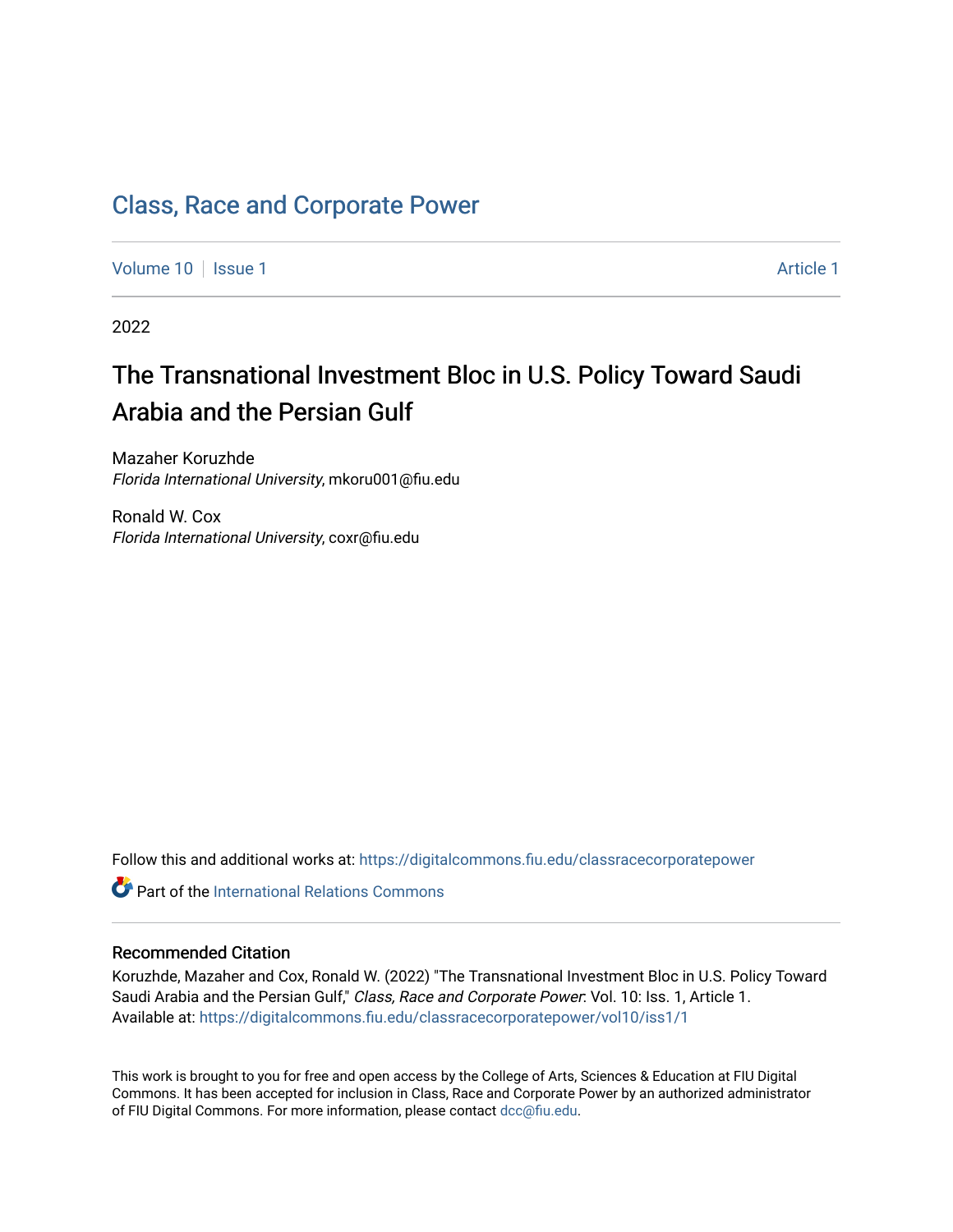### The Transnational Investment Bloc in U.S. Policy Toward Saudi Arabia and the Persian Gulf

#### Abstract

U.S. policy toward Saudi Arabia and the Persian Gulf is driven by the economic and geopolitical interests of a U.S.-Saudi transnational investment bloc that derives steady profits from the region.

#### Keywords

U.S. Foreign Policy, Corporations, Saudi Arabia, Persian Gulf, Interest Bloc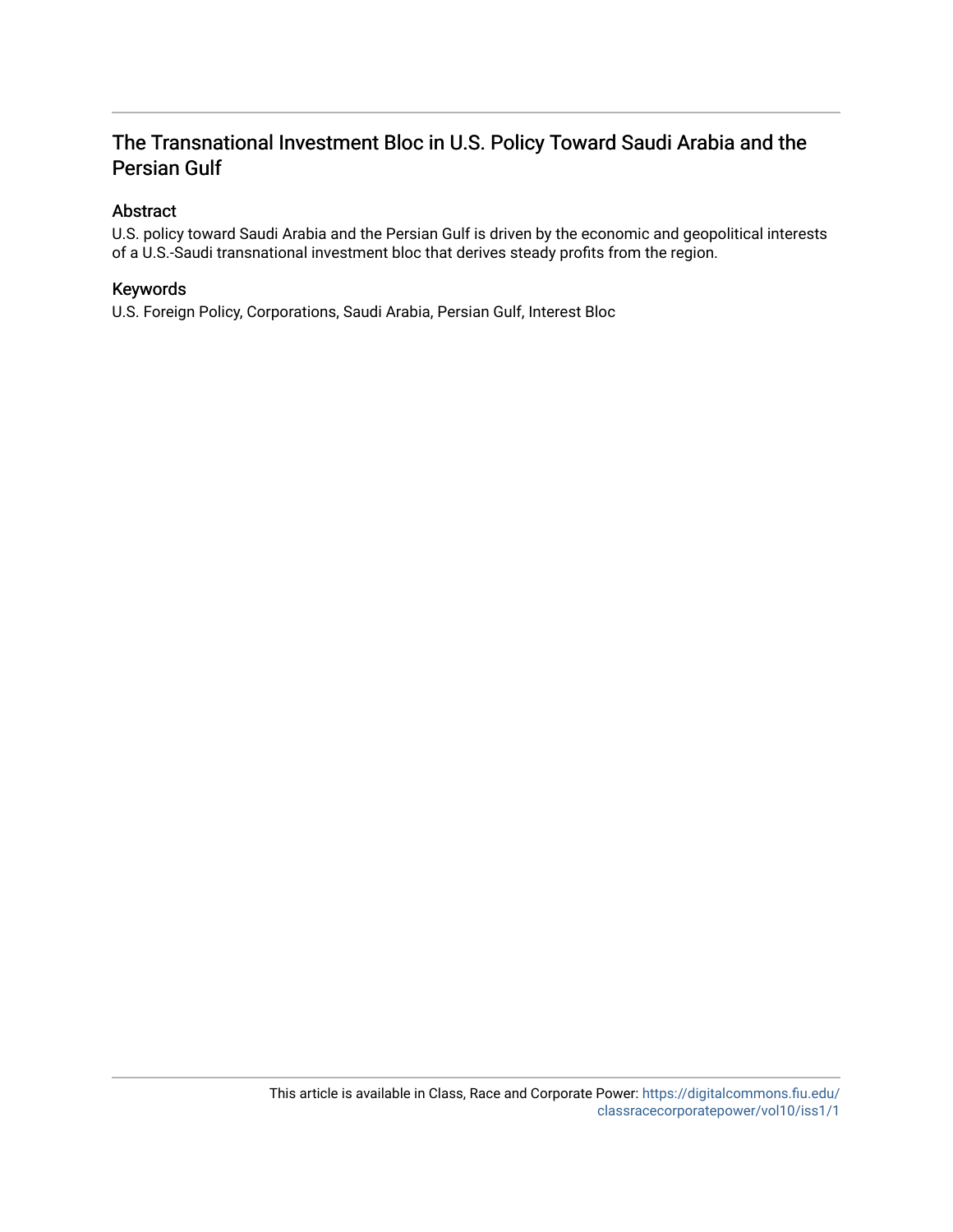#### **Introduction**

We develop a critical political economy framework to interpret, analyze and explain U.S. foreign policy toward Saudi Arabia and the Persian Gulf. In doing so, we argue that U.S. policy in the Persian Gulf goes well beyond the geopolitics of "oil for security," which has been the focus of many scholarly studies. In our framework, U.S. policy can best be understood as protecting the economic and geopolitical interests of a U.S.-Saudi transnational capitalist investment bloc that derives steady profits from the Persian Gulf. This transnational investment bloc intersects, informs, and influences the geopolitical strategy of U.S. foreign policymakers in privileging U.S. ties with Saudi Arabia and Gulf Cooperation Council states. The lengthy history of U.S. military expansion in the Persian Gulf has been supported and encouraged by a transnational investment bloc that benefits directly from U.S. foreign policies that enhance the commercial and profit-making opportunities of this bloc. The deepening ties of transnational investors to Saudi Arabia and the Persian Gulf has become a much more important explanation for recent U.S. policies in the region than the standard framing of U.S. policy as "oil for security." U.S. policies have worked to maintain and increase investment opportunities that favors a U.S.-Saudi transnational investment bloc.

We refer to several groups of U.S.-Saudi investment partnerships as part of an investment bloc due to their mutual geostrategic and economic interests in enhancing the overall investment climate in Saudi Arabia and throughout the Persian Gulf, where profit-making opportunities have expanded over the decades and are increasingly connected to joint ventures both in the Persian Gulf and the U.S. This has provided the economic foundations for a politically powerful investment bloc that has a strong economic interest in maintaining U.S. foreign policies that support Saudi Arabian interests in the region.

Contrary to accounts of Saudi Arabia that separate U.S.-based transnational energy corporations from the state-owned Saudi Aramco, we show that prominent U.S. transnational energy corporations have significant investment partnerships with Saudi Aramco that have become more important over the decades. We also discuss the deepening investment ties between U.S. military contractors, weapon sales, and security assistance to Saudi Arabia, which have become lucrative sources of profits for U.S. defense and security firms. The mutual interests of U.S. defense and private security firms in the stability of the Saudi state provides direct profits to military contractors. These relationships also function to ensure profit-making opportunities for current and future investors in Saudi Arabia and the Persian Gulf.

As we also discuss, the Saudi Sovereign Wealth funds provide important sources of capital for U.S. commercial and investment banks, as well as sources of support for U.S. financial markets, start-up funds for commercial ventures, and investment funds for an expansion of U.S.-Saudi business projects in the U.S. market. These financial investments link transnational capitalists from Saudi Arabia to the U.S. to the global economy, providing economic incentives for a transnational capitalist investment bloc to favor pro-Saudi policies in the Persian Gulf. We develop an overview of the transnational investment bloc as a political power-broker in helping to shape U.S. foreign policy in the Persian Gulf. Transnational investors that profit from the U.S.-Saudi investment nexus are deeply embedded within think-tanks and interest groups that influence the direction of U.S. policy in the Persian Gulf, including hardline policies toward Iran.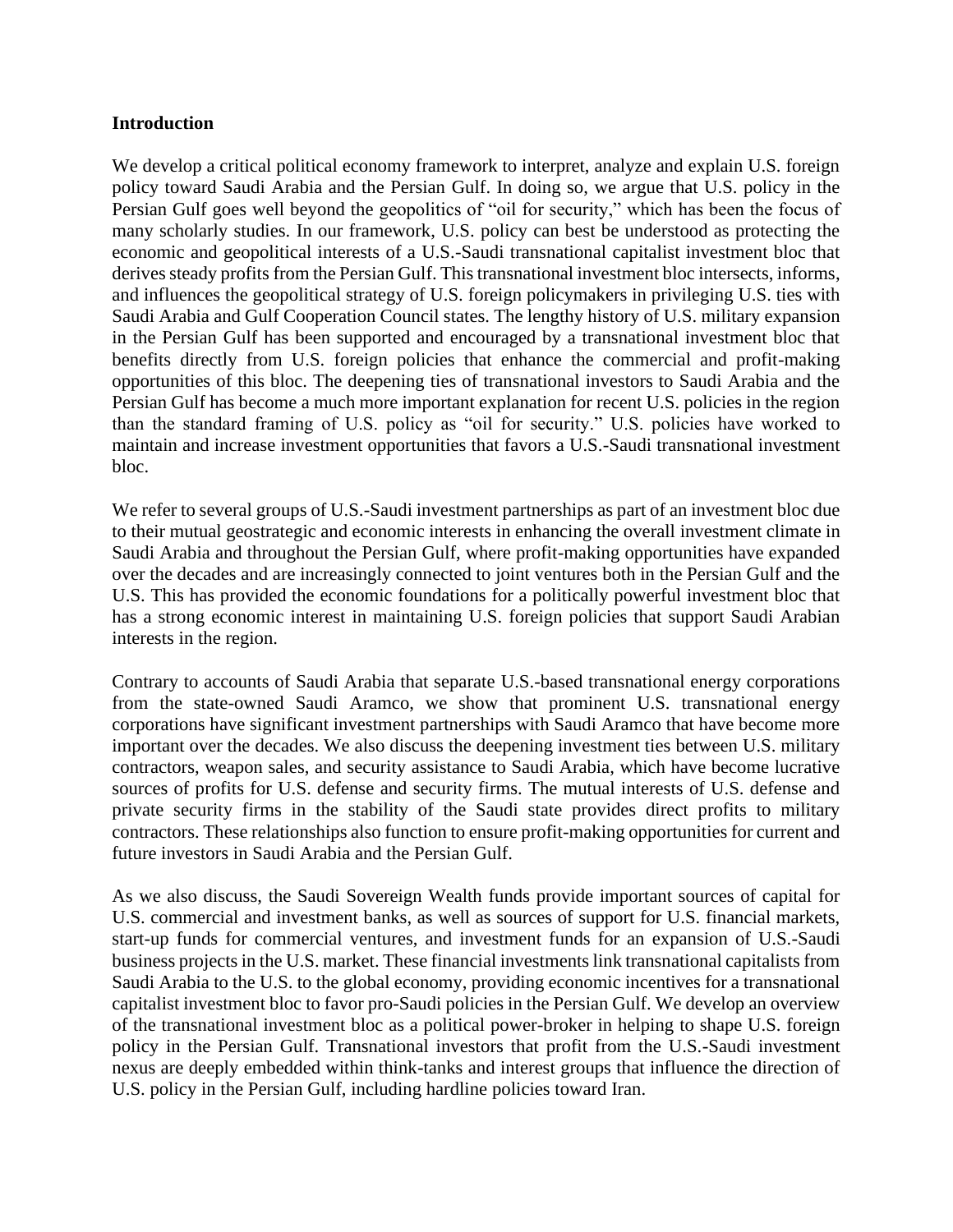Only when a comprehensive picture of the economic links between U.S. and Saudi Arabia is drawn can we fully grasp the political and security implications of these links for the Persian Gulf and the Middle East. In the remaining sections, we will examine the historical foundations of the transnational investment bloc, followed by an analysis of how various sectors of U.S. capital have operated as part of this investment bloc to influence U.S. foreign policy toward Saudi Arabia and the Persian Gulf.

#### **The Historical Foundations of the Transnational Investment Bloc**

As an interwoven network of state and corporate elites, the transnational investment bloc has used its political power to shape U.S. economic and security policies toward the Persian Gulf region, particularly Saudi Arabia. Due to sitting at the crossroads of U.S. geostrategic interests and the imperatives of the global economy, the bloc gains more authority and legitimacy in times of perceived crises in the Persian Gulf. The bloc has used its political influence to directly impact U.S. policy toward Saudi Arabia, and the region in general, by working closely with high-level U.S. policymakers in corporate-funded political think tanks and policy-planning organizations to advance the following agendas: 1) Deepening the trade and investment ties between the U.S. and the Gulf Cooperation Council (GCC) member states, particularly Saudi Arabia, and integrating their economies into transnational capital; 2) Militarization of the U.S.-GCC relations through arms sales, prolonged military training programs, material pre-positioning and basing arrangements, joint exercises, and direct military interventions. As a result, the bloc secures the stability of the global energy and capital markets and maintains the status quo (at lease in short term) through promoting pro-Saudi policies in the region.

Transnational investors that profit from the U.S.-Saudi investment nexus are well- organized through such economic bodies as the U.S.-GCC Corporate Cooperation Committee (referred to as the Committee herein), U.S.-Saudi Arabia Business Council (the U.S. has joined the same councils with other GCC members), and Business Initiative. In addition, this investment bloc is deeply embedded within a wider network of think-tanks and interest groups that have influenced the direction of U.S. policy in the Persian Gulf over the past four decades. The last years of the 1970s witnessed a remarkable mobilization of these groups. Their influence consolidated during the Regan administration and their narrative of U.S. "national interests," "national security," and "threats" to "U.S. interests" in the Persian Gulf became the political consensus-building strategic wisdom ever since. Together, they have manufactured this image of vitality of U.S.-Saudi Arabia and U.S.-GCC countries for strategic and economic interests of the U.S. as a whole. The goal is to create a barrage of analysis papers and policy recommendations to sell this picture to the White House, Congress, and American public. As a result, the bloc has become hegemonic over time and to a great extent blocks any other policy initiative that endangers its profitability.

The National Council on U.S.-Arab Relations (NCUSAR) is such an organization whose specific focus is U.S. economic and security policy in the Persian Gulf. Founded in 1983, the NCUSAR serves as the Secretariat of the Committee in Washington D.C which coordinates its public affairs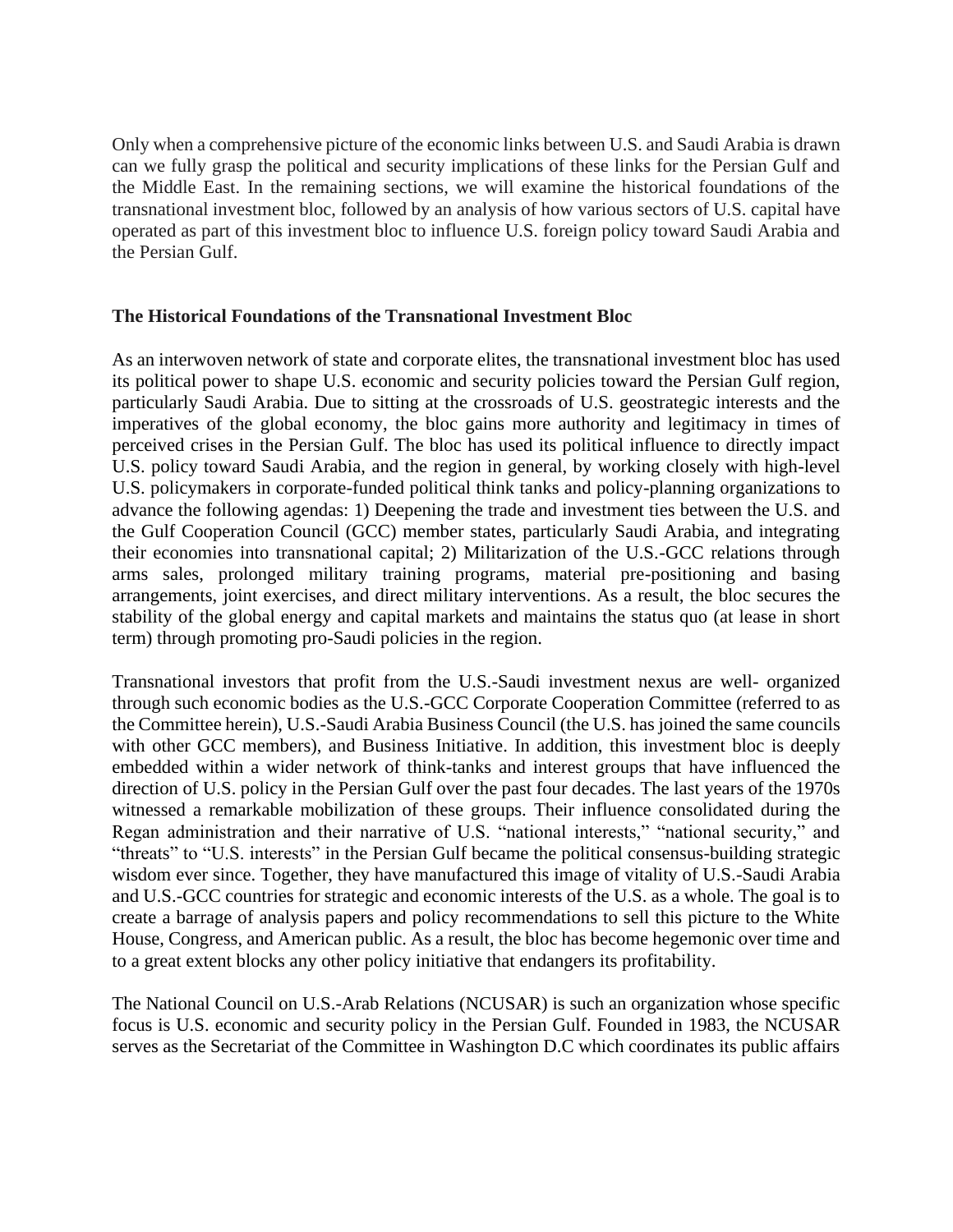programs and implements its events and activities.<sup>1</sup> The founding president and the CEO of the NCUSAR, John Anthony, has worked closely with the Committee and is well connected to its corporate members- like Burton P. Bacheller from Boeing and then chairman of the Committeeas well as its state members. He has been the only American who has ever attended the GCC ministerial and heads of State summits since the inception of the GCC in 1981. He has access to Department of Commerce through senior officials like Jan H. Kalicki, a counselor to the Department of Commerce and exceptionally active member of the Council on Foreign Relations (CFR). A revolving door between the state and corporate actors, Anthony is also a lifetime member of the CFR since 1986.<sup>2</sup>

Anthony is the editor of the U.S.-GCC Occasional Paper Series published by the Committee. The sixth paper, written by Anthony himself in 1999, indicates the extent to which the Committee and the NCUSAR are aware of the U.S.-GCC strategic interests and involvement in the region. Immediately after pointing out the mutual benefits of economic restructuring of the GCC energy sector, and the profitability of deepening the trade and investment ties with the GCC countries for American corporations, the paper links "defense with commerce and commerce with defense." It explicitly advertises the value of defense arrangements between the U.S. and the GCC member states. In doing so, it acknowledges that the realities of mutual interests in protecting the "vital assets and interests" of both sides "provide context for the fact that most GCC countries are cosignatories to defense cooperation agreements with the United States… They provide context also for what the agreements make possible: continuous consultation, joint training maneuvers, and the pre-positioning of allied forces' defense equipment. As testimony to the overall credibility and operational success of these agreements, the last aggression against the GCC countries occurred nearly a decade ago" (Anthony 1999, 5).

It is not a coincidence that the policy paper emphasizes the value of defense cooperation in securing business prosperity in the region at the same time the governments of the U.S. and the GCC members were weighing the costs and benefits of the Cooperative Defense Initiative proposed by Secretary of Defense, William Cohen, in 1998.<sup>3</sup> In fact, the GCC members considered the Initiative extravagant and showed resistance in embarking on the project, notwithstanding the recovery of oil prices which gave them their required budget (Henderson 2001). The paper rebukes the opposition to the U.S. military expansion in the region by capitalizing on the fear of having another of Iraqi invasions of the 1980s and resorts to what-if-ism, asking: "What if the views of those who claim the threats to the member-states to be non-existent, minimal, manageable, or exaggerated happen to be wrong, as has happened twice in the past two decades? How much more expensive might the cost be in the event current deterrence and defense arrangements were absent and another war were to occur? Were armed conflict to recur, given present world financial circumstances,

<sup>&</sup>lt;sup>1</sup> Such important events as the 1993 U.S.-GCC Private Sector Business Conference which was organized by the Committee for the first time and held in Washington DC. The conference attracted hundreds of public and private sector leaders and officials in order to further promote the agenda of strengthening business and security ties to the region.

<sup>&</sup>lt;sup>2</sup> Dr. Anthony currently serves on the United States Department of State Advisory Committee on International Economic Policy's Subcommittee on Sanctions. The political implications of his role will be examined in the next section.

<sup>&</sup>lt;sup>3</sup> The Initiative would establish a military communication network linking the GCC member states and a missile warning system. The Initiative was proposed to link the network to U.S. systems in order to integrate GCC defenses within the region as well as with the United States.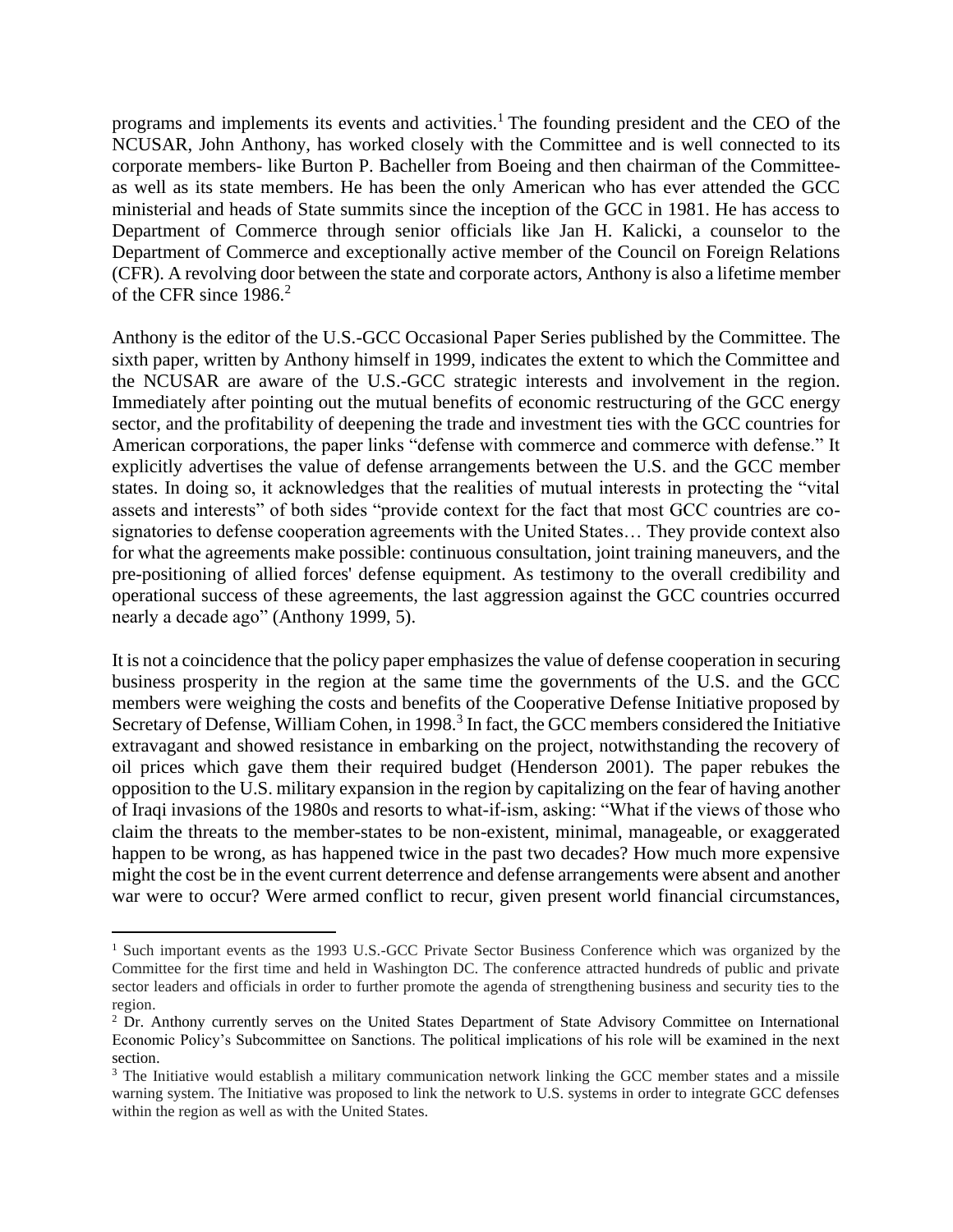which country or countries would likely be able and willing to assume the multibillion dollar cost of the massive mobilizations and deployments that would likely be required to end it?" (Anthony 1999, 6).

The Committee and the NCUSAR have been very effective in promulgating these ideas within the U.S. and GCC governments as well as the American public. In most of the meetings they sponsor, they host GCC's Secretary Generals and state officials and make sure to invite senior officials from the White House, National Security Council, and Departments of State, Defense, Commerce, and Treasury. They also arrange meetings between GCC officials and U.S. Senators and Representative and their staff. As for the public, they have managed to spread their manufactured picture of the thriving U.S. business within the security nutshell in the PG through addresses to National Press Club, the World Affairs Council, The CFR, and the U.S Foreign Service Institute. Universities, conferences, public policy research institutions, and making appearance on talk shows in national TV and radio are other ways through which the Committee communicates with the American people (NCUSAR 1994).

The embeddedness of the corporate elites in political think-tanks runs deep into the organizations whose areas of focus have been broader and their influence much more impactful than that of the Committee and the NCUSAR. Transnational investors with ties to the U.S. military have long been financing a group of conservative and neoconservative organizations which have consistently argued for the continuation of U.S. trade, investment, and U.S. military ties to the Persian Gulf. These organizations share the Committee and the NCUSAR's goals regarding the stability of the region and the ways to reach it but have always located them in bigger strategic picture that dominates the U.S. strategic debate at the time. In the first phase of the U.S. militarization of the Persian Gulf in the 1980s, during the Tanker War and intervention in Iran-Iran war, Persian Gulf policy was seen through the prism of the Soviet threat, exemplified with the invasion of Iraq. The strategic pretext in the second phase of the militarization, which began with the Gulf War of 1991, was the threat of "rogue states." And the third, and the current, phase which began with the Iraq War of 2003 is located by this network within the global threat of terrorism.

Alongside NCUSAR, many other corporate funded think-tanks have toughened their policy recommendations toward the Persian Gulf during what Cox (2014) refers to as "critical junctures." They have unanimously contended that the Persian Gulf is at the center of (West-East, West-rogue states, or West-terrorism) confrontation and supported revitalization of the U.S. military power by renewing military alliances, strengthening power projection, increasing arms sales, and securing basing rights in countries of the region (Peschek 1987, 156). These include the Committee on the Present Danger (CPD), funded heavily by U.S. defense contractors, and its partner, the National Strategy Information Center (NSIC), linked to the CPD through overlapping members like Richard Pipes. In a book entitled *The United States and the Persian Gulf: Past Mistakes, Present Needs*, the NISC warns the Reagan administration that the Soviets can exploit the instability of the Persian Gulf, caused by the "military autocratic" regime in Iran, to their advantage by establishing closer diplomatic relationships to anti-U.S. regimes in order to gain a strategic edge over the U.S. "Any further increase in political instability," the book argues, "would create a situation in which continued access to the region's oil reserves, and therefore the survival of Western economies, would certainly be endangered." Saudi Arabia is the central piece of the puzzle and the key to the stability of the region which "if it were to shift from royal rule to another form of government,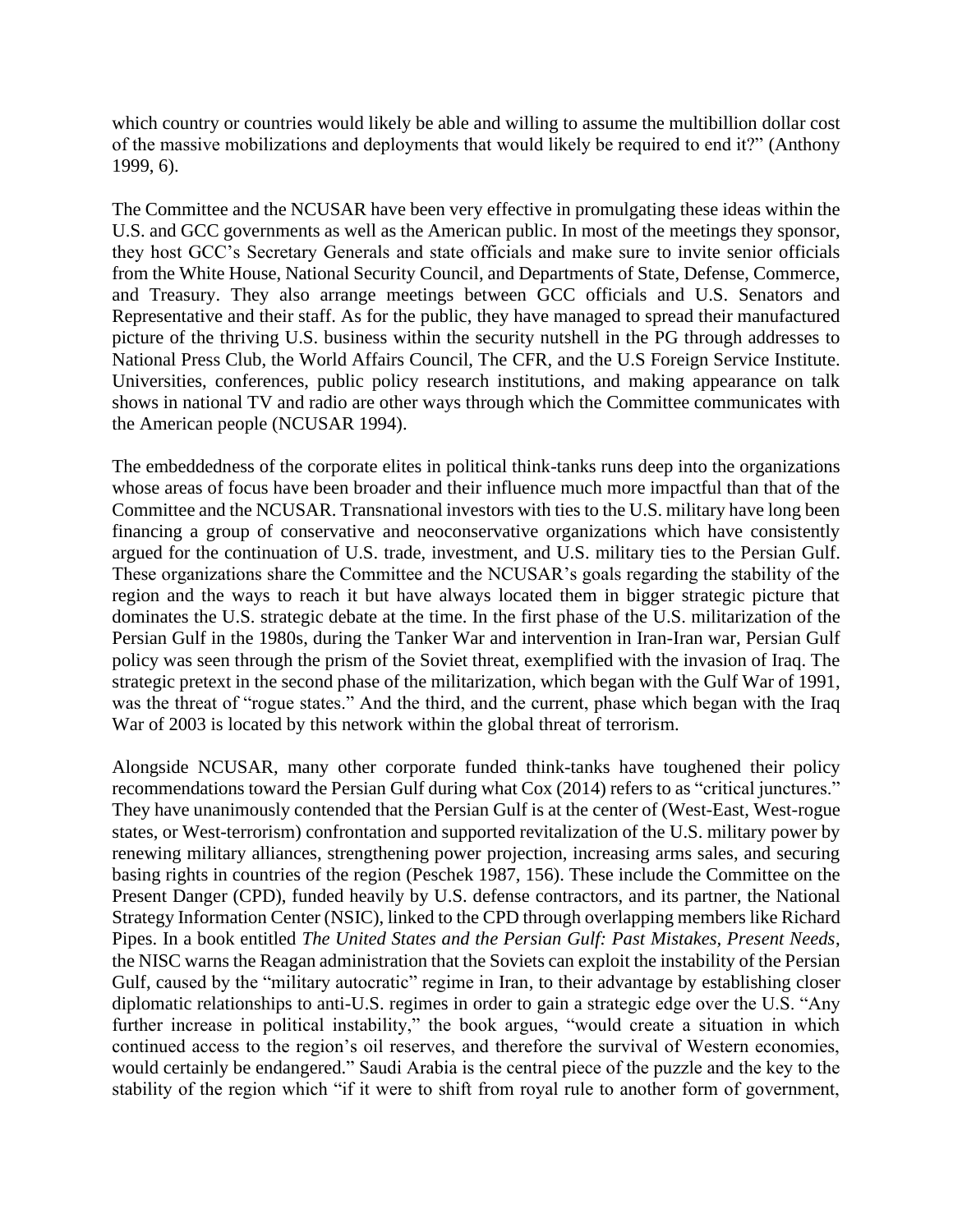continued Western access to the oil resources of the region might be placed in doubt." The central argument of the book is that the U.S. can counter the destabilizing forces in the region, particularly those resulted from "rapid and unpredictable political change" by permanently deploying its military, especially its naval force (Cottrell and Moodie 1984, 2-4).

Some of these think-tanks even receive sizable contributions from Saudi Arabia. The Center for Strategic and International Studies (CSIS) received \$600,000 in 2015.<sup>4</sup> The CSIS has been long promoting militarization of US policy in the Middle East, including support for maintaining and reinforcing the US-Saudi geostrategic alliance (Cox 2014, 5-6). Most of the Center's analysis papers imply that security arrangements in the Persian Gulf would be impossible without the presence of the U.S. military. In January 1988, the CSIS published a report, put together by the U.S. Commission on Integrated Long-Term Strategy, entitled "Discriminate Deterrence." The Commission, which was chaired by Fred Ikle and Albert Wohlsteter and included distinguished strategists such as Brzezinski, Kissinger, Huntington, and eight other members, developed one of the most influential and consequential military strategy documents for the U.S. military planning in the post-Cold War era.

Outlining its recommendations for U.S. strategic policy in the Third World, the Commission emphasized being prepared for "low-intensity" and "high-probability" conflicts where "the enemy" is "more or less omnipresent and unlikely ever to surrender" (Seligman 1988, 14). Most of what was crafted in the report had been among the policy preferences of the CPD. They were later acknowledged in Defense Planning Guidance drafted by Paul Wolfowitz in 1992 and emboldened after 9/11.<sup>5</sup>

The following statement from the report is emblematic of the strategic recommendations of the CSIS for the Persian Gulf: "we should continue to encourage other friends…—Saudi Arabia, for example—to help improve U.S. access and make bases available in an emergency for the only power that can defend them…The threat we will face in the region is that the Soviet Union will be able to put enormous forces on the ground rapidly, before we have a chance to block them." The CSIS's recommendations created a rationale for maintaining U.S. weapons systems even after the end of the Cold War. The U.S. National Security Strategy of 1990 emphasized the necessity of responding to "turbulences in the most vital regions" which required the strategy of "discriminate deterrence" as a military strategy that "would contain and quell regional and local conflicts in the Third World with lightning speed and sweeping effectiveness before they got out of hand" (Hossein-Zadeh 2006, 85).

Other policy-planning organizations that are substantially financed by the transnational investment bloc include, among others: American Enterprise Institute (AEI), the Institute for Contemporary Studies (ICS), Center for Security Policy, (CPS), Project for New American Century (PNAC), and National Institute for Public Policy (NIPP). They all have contributed to manufacturing a picture of constant threat to U.S. national security in the Persian Gulf that needs to be addressed with U.S. military augmentation in various forms. At the same time, the majority of them have endorsed the

<sup>4</sup> Atlantic Council received \$2 million in the same year. See (Gagliano 2021).

<sup>5</sup> Through the efforts of think-tanks like the Project for the New American Century, founded by William Kristol and Robert Kagan, Center for Security Policy, and National Institute for Public Policy.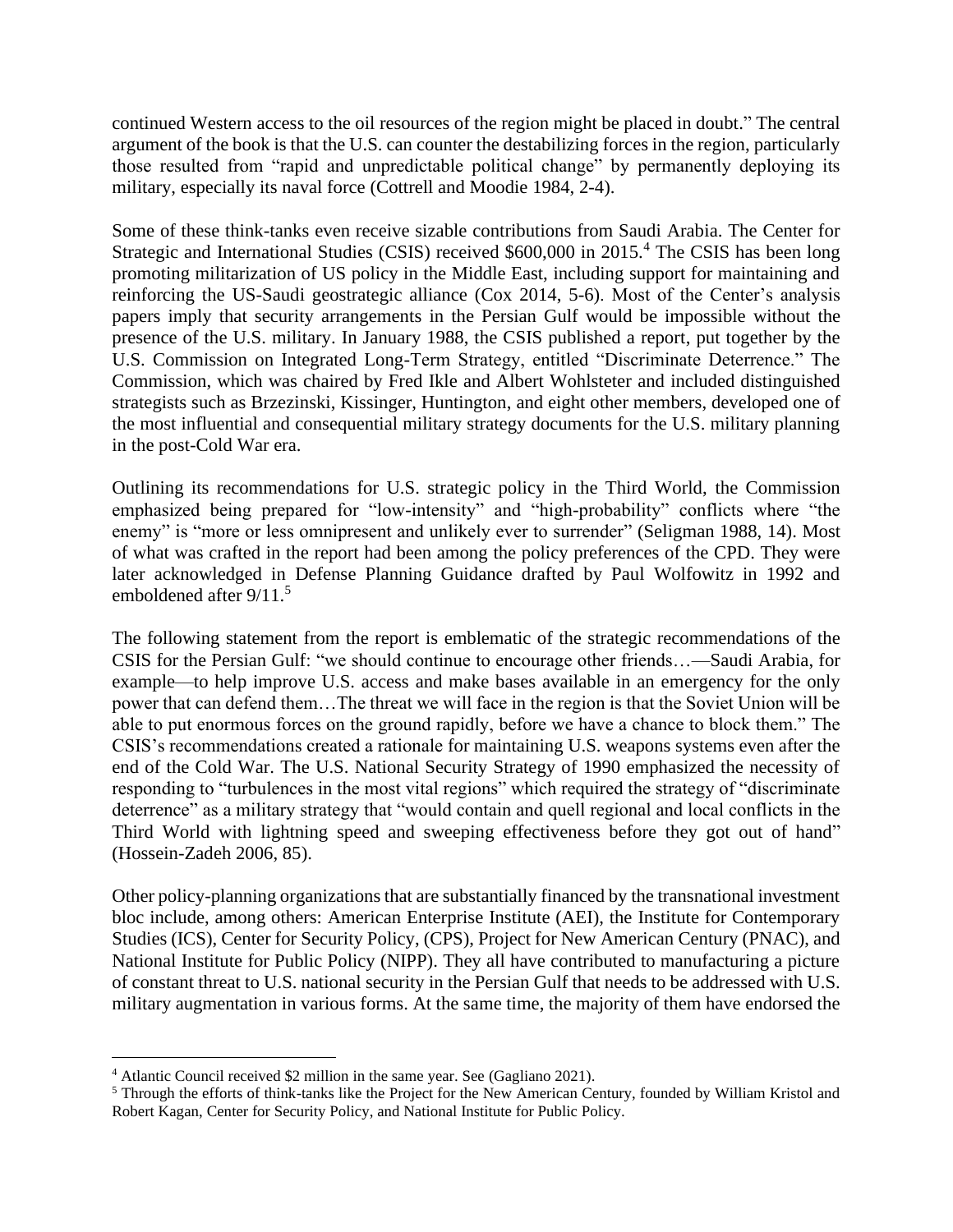commercial and strategic relationship between the U.S. and Saudi Arabia, and the GCC countries in general, and lobbied for their increase.<sup>6</sup>

The next sections examine how other powerful sectors of U.S.-based transnational capital were embedded in the transnational investment bloc promoting U.S. militarization and an expansion of transnational investments in the region.

#### **Transnational Investment Bloc and Petrodollars**

During the 1970s, the Saudi government gradually asserted ownership and control of Aramco, an oil corporation that had been owned and operated by a consortium of U.S. energy corporations as part of a "participation agreement" with the Saudi government. The transition to complete Saudi government control of oil production and revenues was essentially completed by 1980 after a decade of negotiations steadily increased the ownership stake of the Saudi government- though the name change from Aramco to Saudi Aramco would not be official until 1988. Like other GCC countries, Saudi Arabia benefited from the oil price boom of 1970s and 2000s.<sup>7</sup> As a prominent force behind what has been termed "statist globalization," (Harris, Statist Globalization in China, Russia and the Gulf States 2009) the Saudi government invested petrodollars in global markets, providing sources of capital for U.S. commercial banks located in the deregulated Eurodollar markets of London and Paris. These dollar deposits, made possible by a petrodollar surplus emerging from the oil price hikes of 1973-74 and again from 1979-81, were recycled by U.S. banks to finance Third World debt. In addition, the Nixon Administration, led by U.S. Treasury Secretary William Simon, negotiated a deal with Saudi Arabia in July of 1974 to invest their surplus petrodollars in U.S. Treasury Bonds, which helped underwrite U.S. debt and finance the U.S. empire. In return, Nixon officials promised Saudi Arabia increased arms sales and defense commitments in exchange for assurances from Saudi Arabia for Western access to Middle Eastern oil and for assistance in helping to stabilize oil prices in global markets (Cooper 2008; Wong 2016; Gibbs 2021).

Since this agreement was reached, Saudi petrodollars have flowed through U.S. financial markets, initially linking Saudi investors as major sources of credit for the U.S. Treasury, and as important sources of capital for U.S-based transnational commercial banks, buttressing their capital reserves as they sought to manage their leveraged position during the debt crisis in the developing world during the 1980s. Petrodollars also functioned as a key element in sustaining the high levels of U.S. debt and global imbalances that have been an important characteristic of the structure of the global economy in the post-2000 era (Hanieh 2011, 97).

<sup>&</sup>lt;sup>6</sup> For example, in its publication entitled: National Security in the 1980s, the ICS recommends increasing investment and financial arrangements between the U.S. and Saudi Arabia. In another example, AEI's energy analyst, Richard Erb, also supports the same thing, pointing out that what is necessary for the U.S. to hold onto in the PG is: a "Better climate toward Saudi foreign investment, more U.S. corporate involvement in the desert state's economic program, and stronger ties between Saudi central bank and the U.S. Federal Reserve Board and Treasury Department." (Peschek 1987, 101-102).

 $7$  From \$9.76/barrel in 1999 to \$90.32/barrel in 2007 and to over \$145 in the first half of 2008. See (Hanieh 2011).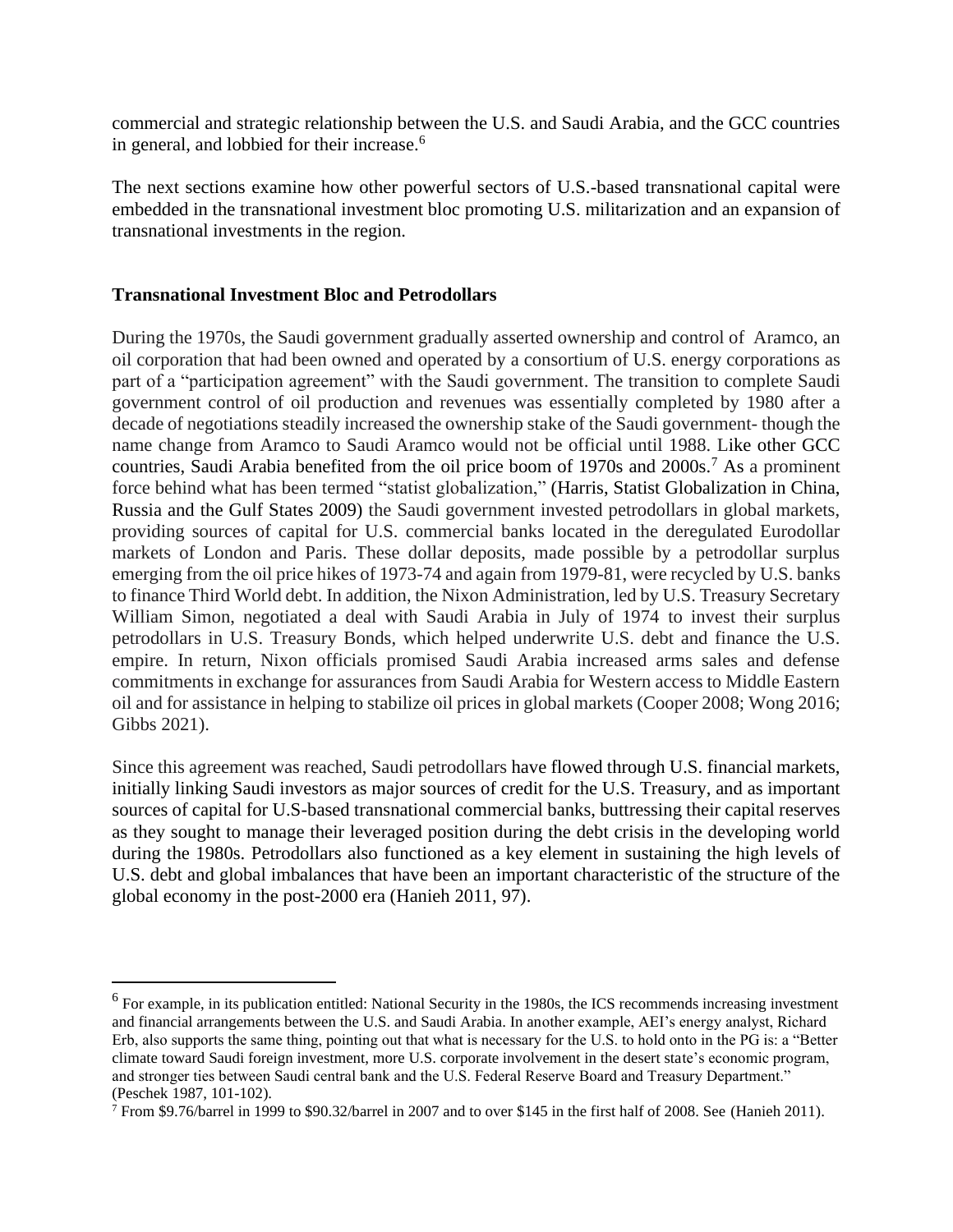With the decline in oil prices that occurred after 1981, Saudi Arabia began to use petrodollars to transition to foreign direct investment strategies that offered investment opportunities to transnational capital in the areas of defense contracting, commercial manufacturing and service sector investment. According to the World Investment Report of 1997, "the share of inward FDI stock in GDP increased from 6.6 percent to 39 percent between 1980 and 1990" (Bardesi, Davies and Ozawa, 2002, 50). Some of the most significant partnerships were in the petrochemical sector, led by the Saudi Basic Industries Corporation (SABIC), a subsidiary of Saudi Aramco, established in 1976. SABIC undertook joint ventures with a wide range of transnational energy firms, including U.S. firms such as Shell Oil, Exxon Chemical, Mobil Oil (all three were previous investors in Aramco), Hoechst-Celanese, and Texas Eastern. There were also numerous joint ventures with a consortium of Japan corporations led by Mitsubishi, as well as German, Finnish, South Korean, Italian and Taiwanese corporations. In the non-energy sector, foreign investors were concentrated in the defense market, including U.S. transnationals General Dynamics, General Electric, McDonnell Douglas, Hughes and United Technologies, Lockheed-Martin, Raytheon, TRW, and Northrup Gruman (Bardesi, Davies and Ozawa, 2002).

After the initial growth of foreign direct investment in the 1980s, the next surge of FDI took place from 2000 to 2008, made possible by a tenfold increase in oil prices from 1999-2008, driven largely by rising demand from China. Saudi Arabia and the UAE used Sovereign Wealth Funds, quasi-government agencies that managed the revenues from natural resources, to invest heavily in GCC and foreign markets. The exponential growth of petrodollar revenues led to the emergence of a heavily consolidated capitalist class in the GCC with an ownership stake in petrochemicals, construction, real estate, financial investments, and services. By the 1990s and early 2000s, GCC governments worked together and in coordination with international financial institutions and trade organizations (including GATT and the WTO) to lower trade barriers and capital restrictions among GCC countries. Large-scale corporations from Saudi Arabia and the UAE benefited the most from this market liberalization. Foreign investors, led by U.S. corporations, also increased their FDI during this period, building on earlier joint venture partnerships in petrochemicals, manufacturing, military contracting and services.

U.S.-based transnational corporations worked with the U.S. government through the U.S.-GCC Business Dialogue in 1980s to negotiate with Saudi Arabia and other Gulf States to promote an expansion of U.S.-Saudi business ties. There was a major effort by the U.S. to aggressively pursue business opportunities for American companies in the region which would marry their advanced technologies and marketing techniques to the production of petroleum-based products. <sup>8</sup> Such efforts started in the Reagan era, continued with G.W. Bush, and were consolidated in the Clinton administration. U.S energy corporations like Shell, ARCO, Chevron, Conoco, Exxon-Mobil, Occidental, and Texaco were the first "pre-qualified" transnational corporations to engage in energy ventures in the region.<sup>9</sup> Over time, other sectors, especially the top military contractors in defense industry<sup>10</sup> expanded their investments to the region (Anthony 1999, 7-9)

<sup>8</sup> The gigantic Saudi Arabian Basic Industries Corporation (SABIC) is born of this marriage (Anthony 1999). 9 Along with Union Carbide, CMS Energy, among others.

<sup>10</sup> Lockheed Martin, Boeing-McDonnell Douglas, Raytheon, TRW, Northrop Grumman, General Dynamics, General Electric, and Hughes Aircraft.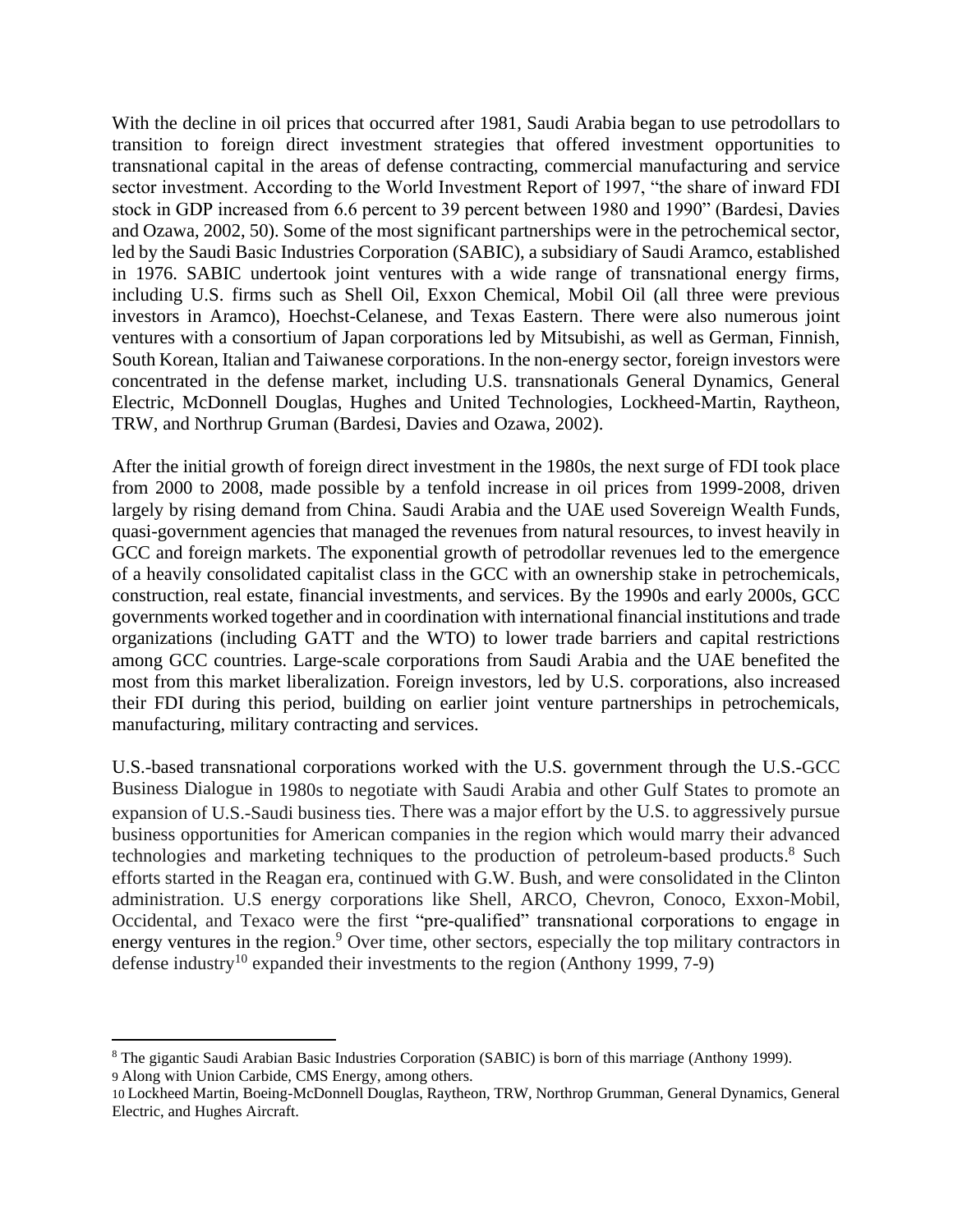Now, more than before, the two countries have a mutual interest in maintaining the stability of the global capitalist system. Recent developments in Saudi Arabia's economic strategies have further tied this country to the U.S. capital markets. Prince Mohammed Bin Salman has been trying to reduce oil dependency and turn Saudi Arabia into a foreign investment hub. In order to accomplish this task, Saudi Arabia has been notably investing, largely through its Public Investment Fund, <sup>11</sup> in the U.S. financial and capital markets, which includes Silicon Valley and many others. Here are some of the investment ties that Saudi Arabia has established with the U.S., particularly over the last five years.

*Energy ties:* The rise of the U.S. domestic production, due to drilling technologies and imports of crude oil from Canada, has not dramatically affected Saudis' share of the U.S. oil market and its commercial and political outcomes (Kemp  $2016$ ).<sup>12</sup> Today the U.S.-Saudi Arabia energy connection is no longer limited to the crude oil export.<sup>13</sup> There have been multiple energy joint ventures (JV) between U.S. oil companies and Saudi Aramco. Of great importance are its 50-50 JV with ExxonMobil known as SAMREF, with Shell known as SASREF<sup>14</sup> and between Petromin<sup>15</sup> and Mobil known as PEMREF.<sup>16</sup> Among U.S. oil companies, Shell seems to be more involved in projects in Saudi Arabia. For it is Saudis' main SABIC's<sup>17</sup> partner within Saudi Arabia in the latter's biggest petrochemical venture and "Saudi Aramco's partner in the biggest export refinery" (Shammas 2000, 48).

Except for these JVs that are located in Saudi Arabia, Saudi Aramco has had considerable investments in U.S. oil companies through Saudi Aramco's International Division, founded in 1991. To understand the scope of Saudi Aramco, one needs to think of it not "just as a national oil company," to borrow from Young (2018), but "a global energy company with aims to expand its production cycle to refineries globally and vast petrochemical operations." Of particular significance are two remarkable enterprises, Star and Motiva. Star Enterprise was Saudi Aramco's first major foreign JV through which [Saudi Refining, Inc- SRI]<sup>18</sup> partnered with Texaco in 1988. The focus of the enterprise was to refine, distribute, and market petroleum in 26 Southern and Eastern states in the U.S. and in the district of Columbia (Shammas 2000, 48, Saudi-Texaco Joint Venture 1989). Motiva Enterprise was founded in 1998 as a JV between Shell (%35), Texaco (%32.5), and SRI (Shammas 2000). What makes it a very special case is that it later became fully owned by Saudi Aramco. Through this acquisition, now Saudi Aramco owns the largest refinery in the U.S. in Port Arthur, Texas, and, as the largest gasoline processor in the U.S., "markets

<sup>&</sup>lt;sup>11</sup> As the Saudis' Sovereign Wealth Fund (SWF).

 $12$  In order to defend its market, Saudi Arabia has tapped into its historic ties with the U.S., downstream integration, strategic marketing relationships and competitive pricing (Kemp 2016).

<sup>&</sup>lt;sup>13</sup> Here are some activities that are far more lucrative for both sides and have created a tremendous amount of wealth for them: "energy research and technology development; oil and gas exploration and production; the construction and operation of fuel storage tanks and marine terminals; reservoir and onshore as well as offshore drilling platform maintenance, pipelines, pumping stations, refineries, shipping, marketing, and management and operations" (Anthony 1999, 2).

<sup>&</sup>lt;sup>14</sup> Saudi Aramco bought Shell's share for \$631 million in September 2019 (Shell).

<sup>&</sup>lt;sup>15</sup> The General Petroleum and Mineral Organization

<sup>&</sup>lt;sup>16</sup> It was merged into Saudi Aramco in 1993.

<sup>&</sup>lt;sup>17</sup> Saudi Arabia Basic Industries.

<sup>18</sup> U.S. unit of Saudi Aramco.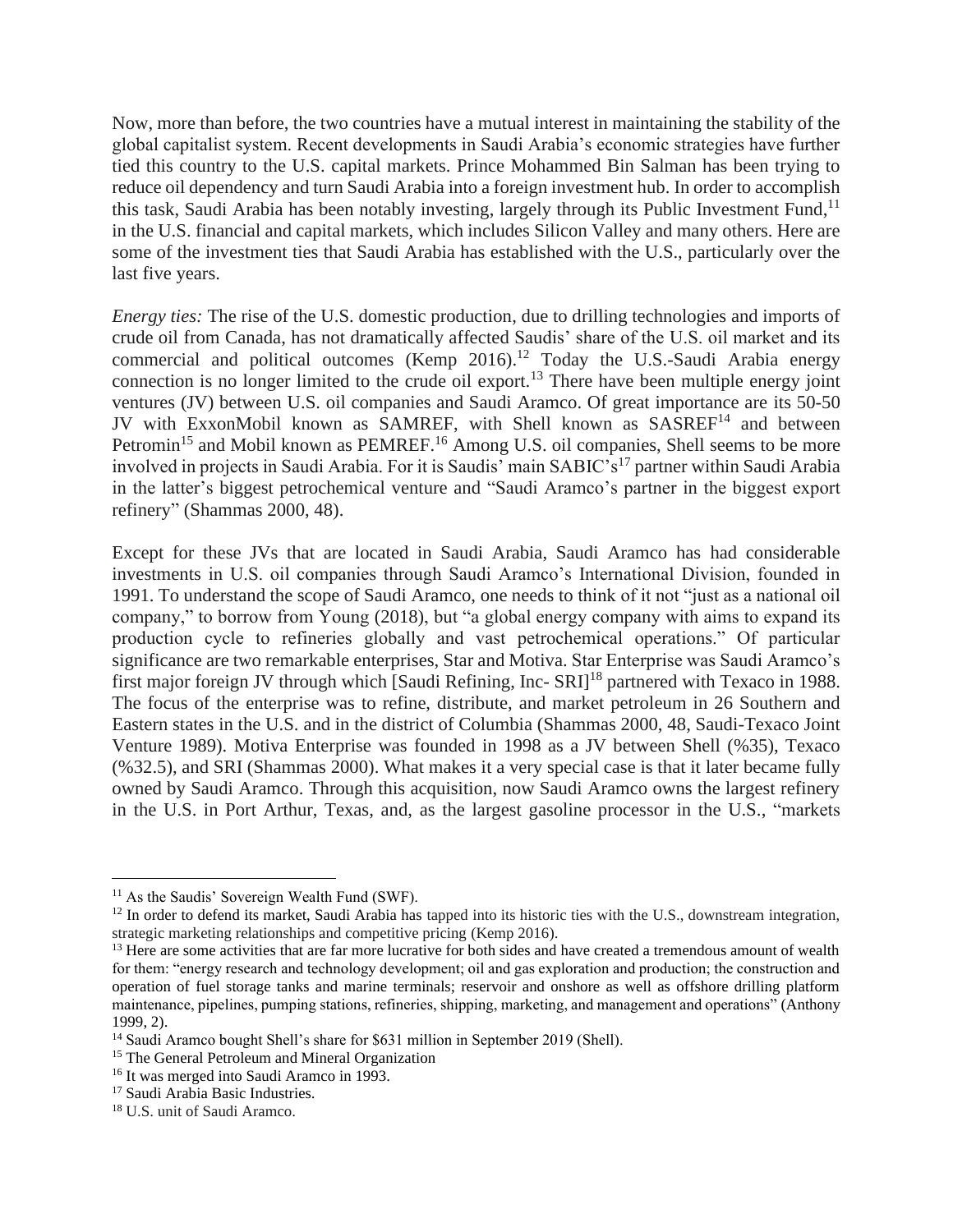gasoline, diesel and other refined products in 26 states and the District of Columbia under the Shell brand as well as through unbranded wholesalers" (Kemp 2016).<sup>19</sup>

In addition to the state-owned oil company, there are several private Saudi businesses that have built up an impressive overseas presence. The one which is active in the U.S. is Nimir Petroleum Co. LTD (NPC) that is linked to Saudi Royal Family whose activities range from the upstream end to oil refining and distribution (Shammas 2000, 50). All things considered, we can safely say that even if the U.S. is less dependent on Saudi oil, the energy links between the two countries are profound enough to keep them into each other's orbit. As Young (2018) correctly points out "It might not be Saudi oil that is fueling Americans' cars, but the downstream revenue is going to Saudi Arabia."

*Defense contracts:* U.S. arms sales to Saudi Arabia is no longer bound to its "energy security" as some argue (Stokes and Raphael 2010) and cannot be considered only as a function of U.S. energy dependency. The records of military sales during the past decade, indicate that weapons exports means more to U.S. corporate profits than they do to the Saudis as the biggest customer of the U.S. weapons producers (Ivanova 2018). According to Stockholm International Peace Research Institute (SIPRI), during this period, the U.S. top defense contractors have received permission to sell roughly \$140 billion worth of military equipment and service to Saudi Arabia (Layne 2018). Data show that these defense contracts contribute a great deal to corporate profits and for jobs in key Congressional districts which provide further political support for ongoing arms sales.<sup>20</sup> This is captured in a 2016 Deloitte study (Deloitte 2016) that introduces the U.S. Aerospace & Defense (A&D) sector as one the key taxpayers and employers in the U.S. economy. Based on the data from 2014, this sector has employed, directly and indirectly, 4.1 million workers (640,000 employees in the top 20); paid roughly \$116 billion in wages (to those directly employed) and about \$54.3 billion in taxes. The economic benefit of military sales is even far more vital to districts whose regional and local economies are disproportionately dependent on the production of weapons as the foremost driver of jobs and employment (Thorpe 2014).

The "Arms Transfer Initiative" policy put forth by the National Security Council is a recent policy measure that highlights the economic underpinnings of security policies. This policy weakens the traditional linkage between weapons sales and alliance with the U.S. as it cuts regulations and waiting time in tandem with weapons sales, all in exchange for the promise of economic growth (Yglesias 2019, Ivanova 2018). As Tina Kaidanow, a State Department diplomat pointed out, the policy is explicitly meant to "expand opportunities for American industry [and] create American jobs" (Ivanova 2018). This policy is a vivid manifestation that U.S. foreign policy is increasingly linking arms sales to the profits of defense corporations (Yglesias 2019).

<sup>&</sup>lt;sup>19</sup> According to Shell's announcement in May 2017, Saudi Aramco "assumes full ownership of the Motiva Enterprises LLC name and legal entity, including the refinery at Port Arthur, Texas and 24 distribution terminals. Additionally, Motiva has the right to exclusively sell Shell-branded gasoline and diesel in Georgia, North Carolina, South Carolina, Virginia, Maryland and Washington, D.C., as well as the eastern half of Texas and the majority of Florida." (Shell 2017).

<sup>&</sup>lt;sup>20</sup> Although economists believe that federal spending on health care, education, and infrastructure can be more economically effective in terms of creating jobs and opportunities than that on defense spending (Garrett-Peltier 2017).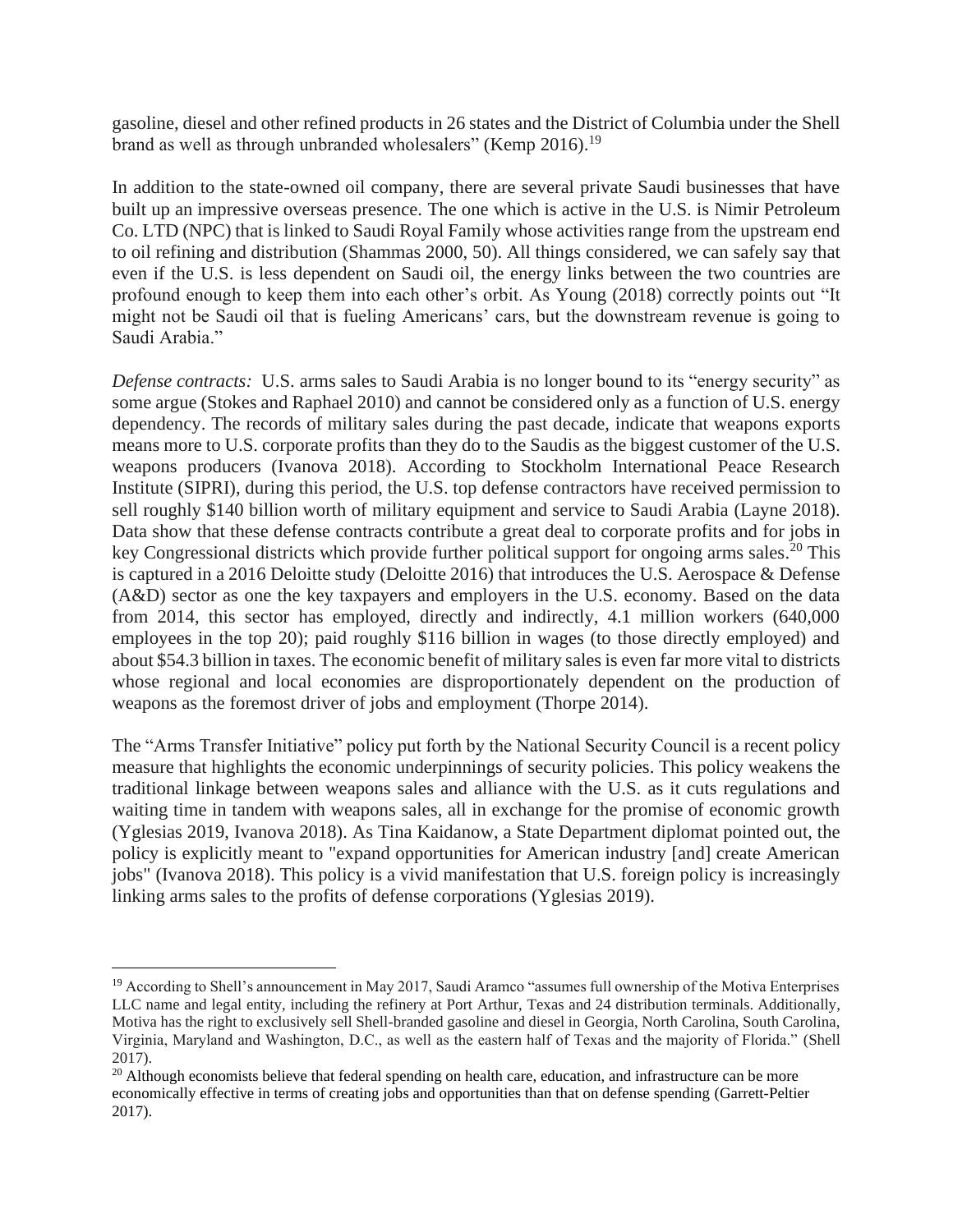*Saudi Arabia's Investment in U.S. Companies and Financial Markets:* Saudis have long been interested in investment in U.S. technology and financial markets. The figure below shows Saudi Arabia's investment in U.S. companies 2008-2018:



Source: (Coren 2018)

Saudi investors are now the single largest source of capital for U.S. startup companies. Since 2016, Saudi's Sovereign Wealth Funds has flowed roughly \$60 billion in U.S. Silicon Valley directly or indirectly (through financing half of SoftBank Corp's \$100 billion Vision Fund), investing in companies like Lucid, Sisco Systems, Lyft, Uber, WeWork, Slack, and Magic Leap (Brown and Bensinger 2018, CFR 2018, Layne 2018). Table below shows the top investment rounds by Saudi investors:

| Company                | Sector                        | Investment<br>round | Saudi investor                            |
|------------------------|-------------------------------|---------------------|-------------------------------------------|
|                        |                               | (millions USD)      |                                           |
| Uber                   | Rideshare platform            | \$11,321            | PIF                                       |
| Lyft                   | Rideshare platform            | \$4,915             | Kingdom Holding                           |
| Magic Leap             | Augmented reality             | \$1,888             | PIF                                       |
| <b>Lucid Motors</b>    | Car manufacturer              | \$1,131             | PIF                                       |
| Virgin Galactic        | Aerospace                     | \$280               | PIF                                       |
| Desktop Metal          | Industrial manufacturing      | \$273               | Saudi Aramco Energy Venture               |
| <b>Beamreach Solar</b> | Energy                        | \$239               | Riyadh Valley Company                     |
| Snap                   | Social media network          | \$250               | Prince Alwaleed Bin Talal of Saudi Arabia |
| Siluria Technologies   | Oil and gas                   | \$151               | Saudi Aramco Energy Venture               |
| Digital Signal         | Facial recognition technology | \$125               | <b>Technology Control Corporation</b>     |
| Rive Technology        | Oil and gas                   | \$85                | Saudi Aramco Energy Venture               |

Source: (Coren 2018)

According to Securities and Commission filling in May 2020, the Saudis' Sovereign Wealth Fund investment in U.S. stock market quadrupled in value and reached nearly \$10 billion (Mohamed 2020). The investment portfolio contains a variety of companies' shares ranging from Citigroup and Bank of America to Boeing and Shell (Jones and Said 2020). There is also a tangible pivot in the Fund's strategy to invest in social media (Tweeter, Snap, and Facebook) as well as entertainment industry (Disney and Hollywood) $^{21}$  which may have more pronounced political implications (Young 2018). It must be noted that the Sovereign Wealth Fund is not the only source of Saudis' money flooding the U.S. markets. Private investors have their own high stakes in these companies. Prince Alwaleed Bin Talal, among others, has had great stakes in companies like Tweeter, Lyft, Snap, Citigroup, etc. (CFR 2018, Manjoo 2017). Olayan Group of Saudi Arabia (in private sector), is another Saudi giant which has invested mostly in U.S. financial institutions. CS First Boston, Transamerica (5.3%), First Chicago (6.8%) and J.P. Morgan (1%), Merrill Lynch

<sup>21</sup> Production firms like William Morris Endeavor Entertainment LLC.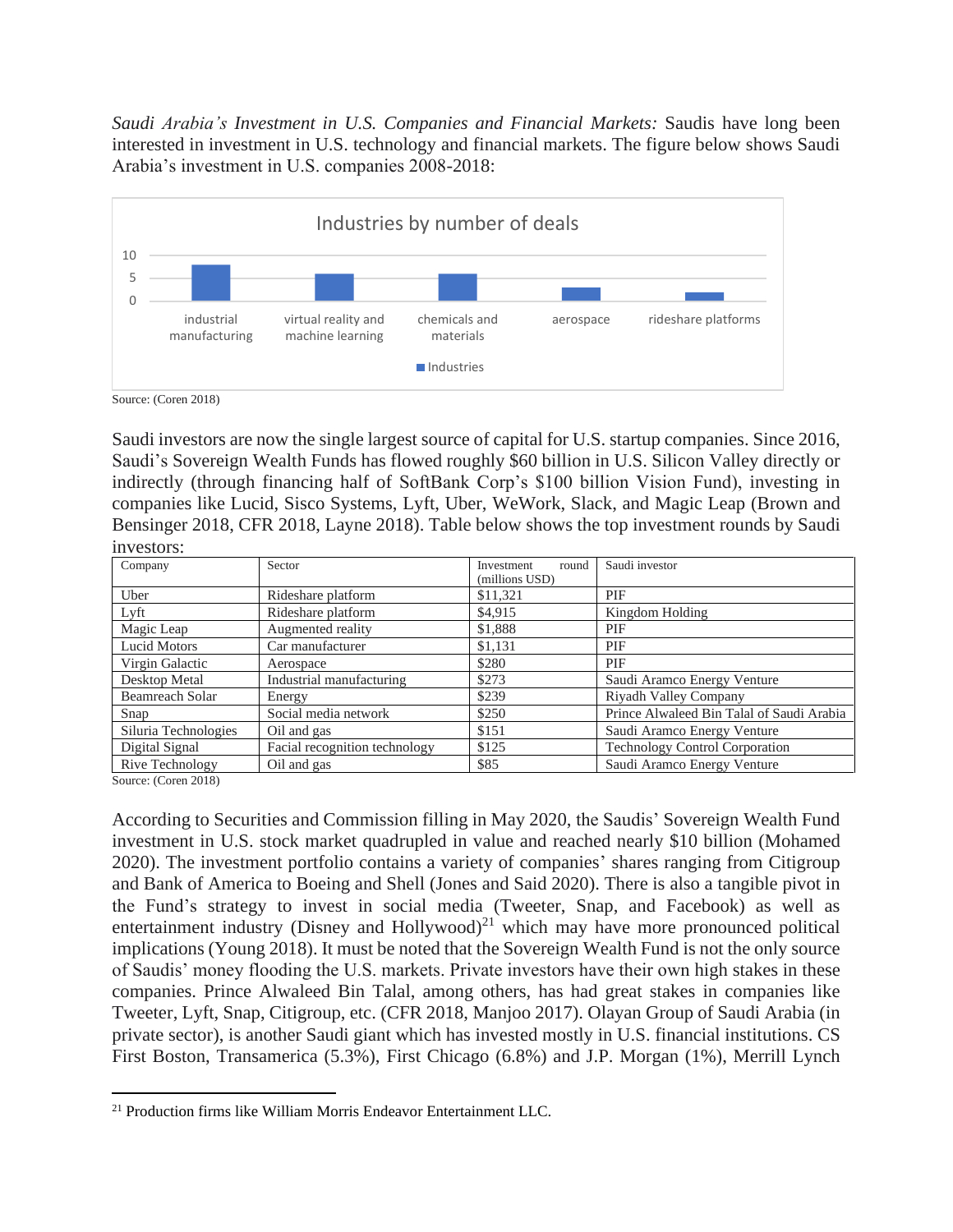(\$6.6 billion) and also companies like Thermo Electron (5%) and Occidental Petroleum (4%) are among few businesses this group has invested in.<sup>22</sup>

*U.S. banks financial and non-financial sectors and Saudi Arabia's transformation*: Saudi-U.S. financial ties are not just limited to Saudi investments in the U.S. The Saudi Prince's decision to open up the country to foreign investors as a necessary step to diversify away from oil exportation has created another grid of financial ties between the two countries. Especially since 2015, American firms, banks, financial institutions, consultancies<sup>23</sup> and private investors have made large commitments to Saudi Arabia and invested a significant amount of energy to win access to the liberalization and privatization plans in the country. Firms like Goldman Sachs, JPMorgan, Morgan Stanly, Citigroup, Blackrock, to name a few, registered to attend the Vision 2030 conference in Riyadh and set themselves up for huge profits stemming from investments and deals following the Prince's decision to transform the country's economy (Young 2018, Horowitz and Egan 2018). 24

Bin Salman's transformative strategy manifested in Vision 2030, which includes building a futuristic emission-free mega-city known as NEOM and new refinery and petrochemical sites like Jazan, is an extremely expensive undertaking, and at the same time, a beneficial opening for the dominant actors in global capital markets which converge on Wall Street. To finance its transformation, Saudi Arabia has been on a "spending spree" over the past five years. For 2018, Saudi Arabia added up \$90 billion in capital expenditure to its normal budget (Young 2018). The declining oil revenues of 2016 led Saudi Arabia to borrow over \$60 billion in international debt markets, particularly from U.S. banks which have had a significant role in facilitating Saudi Arabia's dollar-dominated bond sales amounting to \$52 billion since 2016. As an illustration, in only one contribution a consortium of banks including Goldman Sachs, Citigroup, and JPMorgan lent Saudis' Sovereign Wealth Fund \$11 billion in September 2016 (Horowitz and Egan 2018). This and other such examples indicate that Wall Street is a significant component in financing Saudi Arabia's attempted economic transformation.

In addition to borrowing, Prince Bin Salman has counted on a public offering of 5 percent of Saudi Aramco as a foundational component of his Vison 2030. Since the release of the blueprint for this large sell in 2016, American banks have been increasingly involved in the processes of valuation and preparation of deals for the sales to public investors across the world. JPMorgan, Morgan Stanley, HSBC, Moelis (a boutique investment bank) and later Bank of America are among the banks that expect a boon by making profit off of this public sale (Layne 2018, Horowitz and Egan 2018).

The footprint of U.S. banks' profit making is even noticeable in Saudis' partnership with American companies. For instance, Blackstone has managed a \$20 billion fund that Saudi Arabia has injected into U.S. infrastructure. Even after the tech companies and startups bear fruit and "go public," it

<sup>&</sup>lt;sup>22</sup> For more on Olayan Group's investments see (Shepherd Jr. 1987, Bartlett 1991, Dealbook 2008)

<sup>&</sup>lt;sup>23</sup> They have a key role in transforming Saudi Arabia. There is an influx of giant consultant companies like McKinsey, Boston Consulting Group (BCG), A.T. Kearney, Strategy&, and Oliver Wyman to this country. See (Consultancy.uk 2016)

<sup>&</sup>lt;sup>24</sup> As they had already made over \$300 million by advising Saudis on debt deals and mergers (Horowitz and Egan 2018).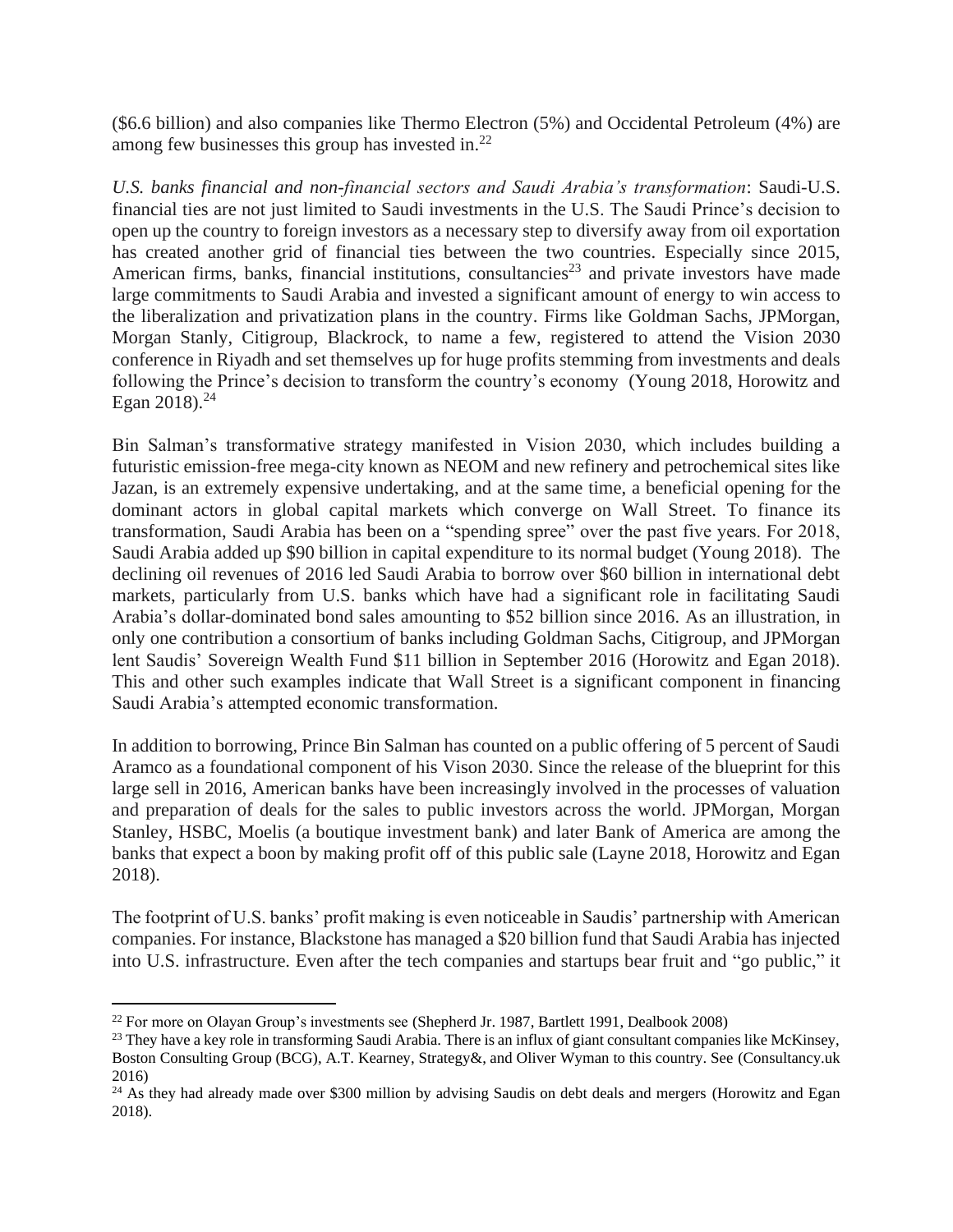is U.S. banks who "expect to cash in on underwriting fees." That is why it seems as if "[everything] is all about Wall Street looking for opportunities" (Horowitz and Egan 2018).

At the same time that the U.S. financial sector is financing the attempted industrial restructuring of Saudi Arabia, the U.S. non-financial sector is reaping profits from the industrial implications of Vision 2030-led transformation. For instance, on May 2017 General Electric announced that it signed a \$15 billion contract with Saudi Arabia that includes a \$7 billion package focusing on " the kingdom's power, healthcare, energy and mining sectors, as well as skills training and [digital](https://www.ge.com/news/reports/15698-2/)  [analytics running on Predix,](https://www.ge.com/news/reports/15698-2/) the company's software platform for the Industrial Internet" (Kellner 2017), and a \$4 billion project that incudes partnerships with Saudi Aramco and focuses on "efficiency savings by digitizing its operations" (Ibid). This contract is in addition to a \$1 billion power contract with the Saudi Electric Company that GE announced in 2015 to "supply gas, steam and solar power generation technology to the Waad Al Shamal combined cycle power plant" (Ibid).

Another example is Bechtel that has been working on the Jubail project in Eastern Province of Saudi Arabia since the mid 1970s. As the company states, it is the "biggest civil engineering project in modern times" (Bechtel n.d.). The company was asked to manage the expansion of the project to Jubail II (2006-2016) which required another \$11 billion funding totaling the cost of the project over \$20 billion. In 2016, the project was further expanded for another five years which makes Bechtel involved in a fundamental aspect of Saudi Arabia's agenda for providing educational facilities and residential accommodation in Jubail.<sup>25</sup>

#### **The Political Implications of U.S.-Saudi Economic Ties**

We have documented the influence of an integrated transnational capitalist bloc on U.S. policy toward Saudi Arabia and the Persian Gulf over the past four decades. Transnational capital has pooled its efforts in corporate-funded think-tanks that integrate the interests of U.S.-based defense, energy, and financial corporations across a wide network of growing U.S.-Saudi investment ties. It is no longer possible, if it ever was, to neatly separate the interests of a transnational investment bloc, focused on maximizing their own profits, from how the U.S. foreign policy establishment defines "strategic" interests. As we have shown, a transnational investment bloc led by defense contractors, as early as the 1970s, was instrumental in working with U.S. policymakers to identify U.S. military expansion in the Persian Gulf region as central to U.S. national security. They were joined as early as the 1980s by an emerging transnational investment coalition that included U.S. energy and financial corporations. These relationships have expanded dramatically over the decades, as an even wider range of U.S. transnational investors have committed substantial capital in Saudi Arabia as part of the restructuring of the Saudi economy. Furthermore, the substantial growth of Saudi Public Investment funds into a wide range of U.S. investments have further solidified and deepened the lobbying power of this transnational investment bloc, which operates as a two-directional lobbying network that attempts to influence a wide range of policies. Although the broader political goals of this investment bloc are beyond the scope of this paper, there is considerable evidence that this transnational investment bloc linking U.S., Saudi Arabian and GCC

<sup>&</sup>lt;sup>25</sup> Which means the involvement of other American tech companies like Amazon, Apple, and Snap in order to contribute to building Saudis' tech-focused cities (Layne 2018).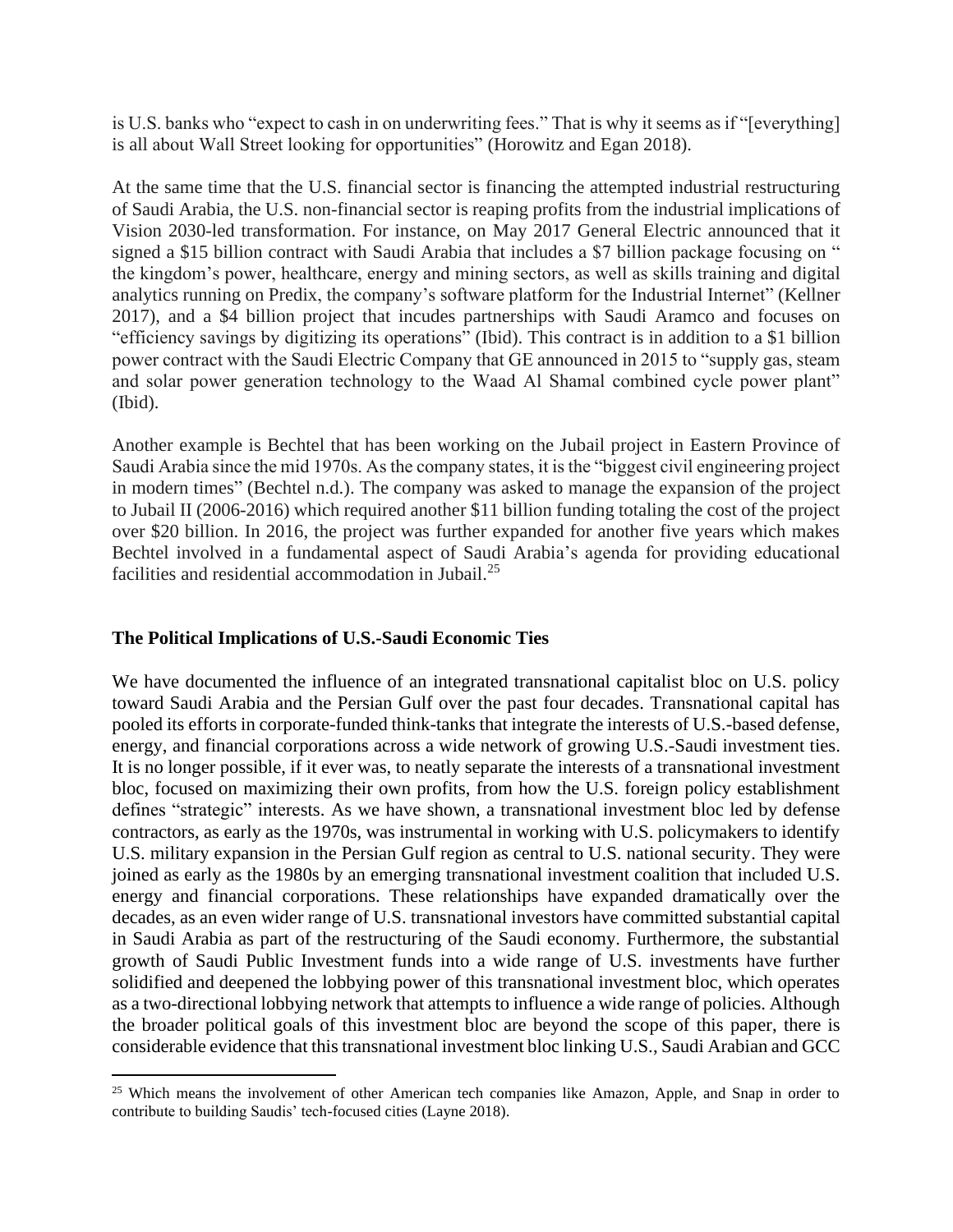investors has been prominent in successfully working to scuttle the Iranian nuclear deal negotiated by the Obama administration. This bloc has also continued to lobby for increasing U.S. weapons sales to Saudi Arabia and supporting Saudi foreign policy ventures in Syria, Yemen and Bahrain.

Countering this bloc in U.S. foreign policy would require building a broad coalition that could link the concerns of human rights groups, social welfare organizations, labor unions and peace organizations in a campaign to reverse U.S. militarization abroad and at home. The fact that the U.S. Congress voted in 2019 to cut off U.S. military assistance to Saudi Arabia's war in Yemen and, in a separate vote in 2020, to block \$23 billion in arms sales to the United Arab Emirates that had been approved by President Trump, indicates that there is some momentum to challenge some aspects of status quo policy (despite President Trump's successful vetoes). Whether this momentum can continue will be largely dependent on the ability of critics of the U.S. militarization of the Persian Gulf to build a broad enough coalition to challenge the power of the well-financed and deeply entrenched transnational investment bloc. Contrary to accounts that speak of U.S. "strategic interests" without referencing how the transnational investment bloc defines those interest, our account emphasizes the profit-making motives behind those "strategic" choices. We hope this helps to advance a broader politicization about the relationship between this transnational investment bloc, U.S. militarization, and the efforts to build constructive alternative definitions of "security" and human welfare.

#### **References**

- Anthony, John Duke. 1999. "U.S.-GCC Trade and Investment Relations ." *U.S.-GCC Occasional Paper Series; U.S.-GCC Corporate Cooperation Committee*, 1-16.
- Bartlett, Sarah. 1991. *Saudi Group Now Owns Over 5% of Chase Stock.* April 23. Accessed June 1, 2020. https://www.nytimes.com/1991/04/23/business/saudi-group-now-owns-over-5 of-chase-stock.html?searchResultPosition=2.
- Bechtel. n.d. *One of the largest civil engineering projects in the world today.* https://www.bechtel.com/projects/jubail-industrial-city/.
- Brown, Eliot, and Greg Bensinger. 2018. *Saudi Money Flows into Silicon Valley--and with it Qualms; the kingdom is now the largest single investor for U.S. startups, an unsettling fact for silicon valley.* October 16. Accessed August 8, 2020. http://ezproxy.fiu.edu/login?url=https://search-proquestcom.ezproxy.fiu.edu/docview/2120249852?accountid=10901.
- Capaccio, Tony. 2011. *U.S., Saudi Sign Boeing F-15 Fighter Deal Proposed in 2010.* December 29. Accessed July 20, 2020. https://www.bloomberg.com/news/articles/2011-12-29/u-ssaudi-formally-sign-boeing-f-15-jet-deal-proposed-in-2010.
- CBS/AP. 2018. *More executives pull out from Saudi Arabia conference over missing Saudi journalist.* October 15. Accessed August 8, 2020. https://www.cbsnews.com/news/jamiedimon-other-executives-pull-out-from-saudi-arabia-conference-over-missing-saudijournalist/#link7B22role2222standard2222href2222httpswwwcbsnewscomnewsjamiedimon-other-executives-pull-out-from-saudi-arabia-conference-ove.
- CFR. 2018. *U.S.-Saudi Arabia Relations.* December 7. Accessed July 5, 2020. https://www.cfr.org/backgrounder/us-saudi-arabia-relations.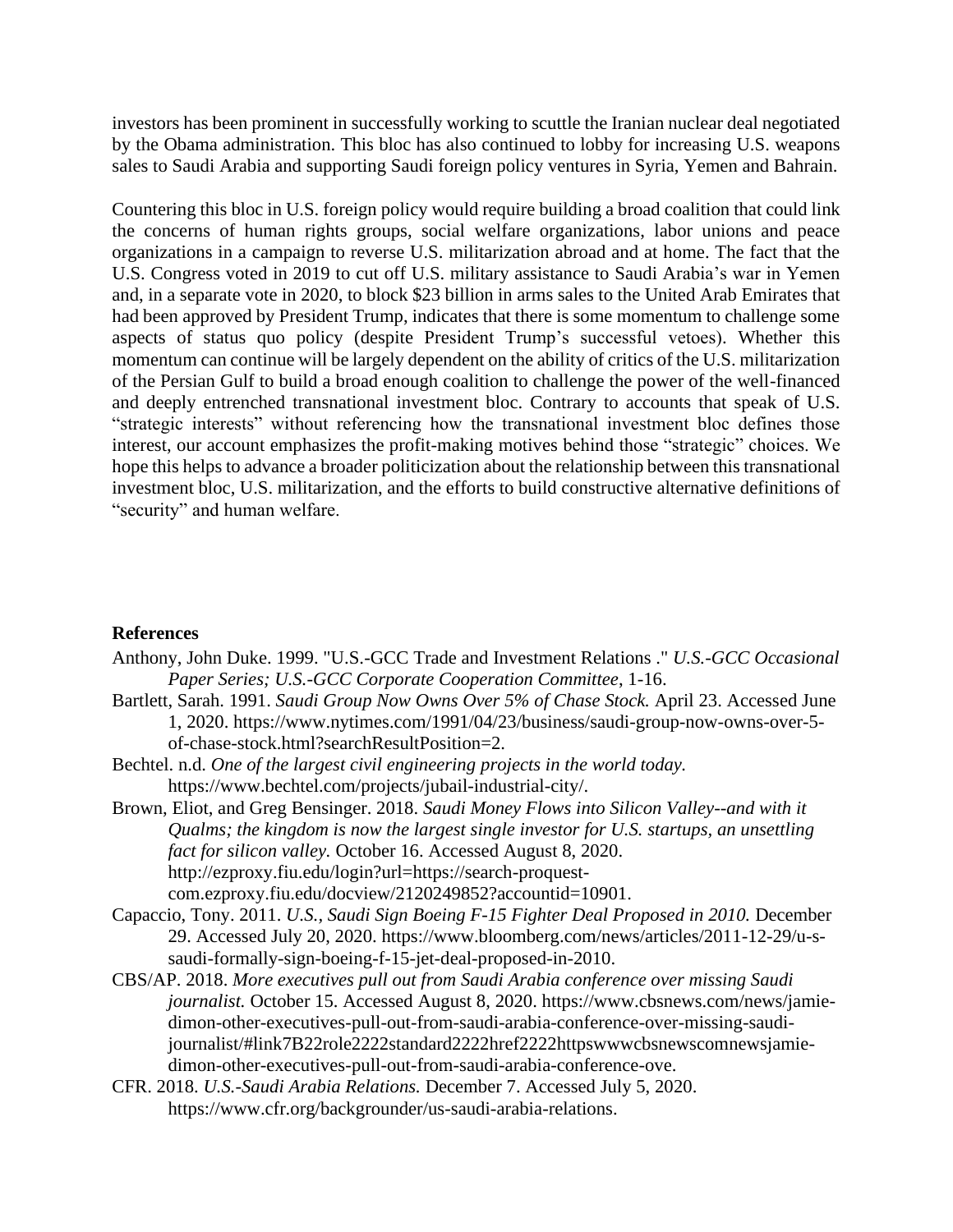- Consultancy.uk. 2016. *Saudi Arabia a lucrative battleground for management consultants.* May 27. Accessed July 11, 2020. https://www.consultancy.uk/news/12082/saudi-arabia-alucrative-battleground-for-management-consultants.
- Coren, Michael J. 2018. *Silicon Valley is awash with Saudi Arabian money. Here's what they're investing in.* October 18. Accessed August 8, 2020. https://qz.com/1426370/siliconvalley-is-awash-with-saudi-arabian-money-heres-what-theyre-investing-in/.
- Cottrell, Alvin J., and Michael L. Moodie. 1984. *United States and the Persian Gulf: Past Mistakes, Present Needs .* New York: National Security Information Center, Inc.
- Cox, Ronald W. 1998. "The Military-Industrial Complex and U.S. Foreign Policy: Institutionalizing the New Right Agenda in the Post-Cold War Period." In *Unraveling the Right: The New Conservatism in American Thought and Politics*, edited by Amy Ansell, 192-210. Boulder, Colorado: Westview Press, A Division of Harper Collins Publisher.
- Cox, Ronald W. 2014. "The Military-Industrial Complex and US Military Spending After 9/11." *Class, Race and Corporate Power* 2 (2): 1-20.
- CRS. 1981. "The Persian Gulf: Are We Committed? At What Cost?" *A Dialogue with the Reagan Administration on U.S. Policy.* Wahington: Joint Economic Committee, December 21.
- Dealbook. 2008. *When Elbows Rub, Can Deals Be Far Behind?* January 22. Accessed June 1, 2020. https://dealbook.nytimes.com/2008/01/22/amid-the-big-ideas-some-flirt-withdeals/?searchResultPosition=8.
- Deloitte. 2016. *US Aerospace & Defense Labor Market Study; Employment Outlook Upbeat, Reversing Job Losses.* Deloitte Development LLC, 1-56.
- Doran, Charles F., and Stephen W. Buck, . 1991. *The Gulf, Energy, & Global Security: Political and Economic Issues.* Boulder: Lynne Rienner Publisher, Inc.
- Egan, Matt, and John Defterios. 2016. *Saudi Arabia's money ties to the U.S. are massive...and murky.* April 19. Accessed July 10, 2020. https://money.cnn.com/2016/04/19/investing/saudi-arabia-threat-dump-us-assets-911 bill/.
- Eisenhower, Dwight. 1961. "Transcript of President Dwight D. Eisenhower's Farewell Address." *Ourdocuments.gov.* January 17. Accessed July 25, 2020. https://www.ourdocuments.gov/doc.php?flash=false&doc=90&page=transcript.
- Erdman, Paul E. 1978. *Family Fortune.* June 11. Accessed March 10, 2020. https://www.nytimes.com/1978/06/11/archives/family-fortunemellons.html?searchResultPosition=3.
- Freeman, Ben. 2018. *How Much It Costs to Buy US Foreign Policy; Everything—even support for human-rights atrocities—has a price.* October 4. Accessed July 22, 2020. https://www.thenation.com/article/archive/how-much-it-costs-to-buy-us-foreign-policy/.
- Gagliano, Giuseppe. 2021. *The Saudis buy the US. By funding its lobbies.* January 3. https://www.italy24news.com/a/2021/01/the-saudis-buy-the-us-by-funding-itslobbies.html.
- Garrett-Peltier, Heidi. 2017. *Job Opportunity Cost of War.* Costs of War, Watson Institute International & Public Affairs, Brown University, 1-7.
- Gibbs, David. 2021. "The Birth of Globalization," *How America Became a Right-Wing Nation*, unpublished manuscript.
- Hanieh, Adam. 2011. *Capitalism and Class in the Gulf Arab States.* New York: Palgrave Macmillan.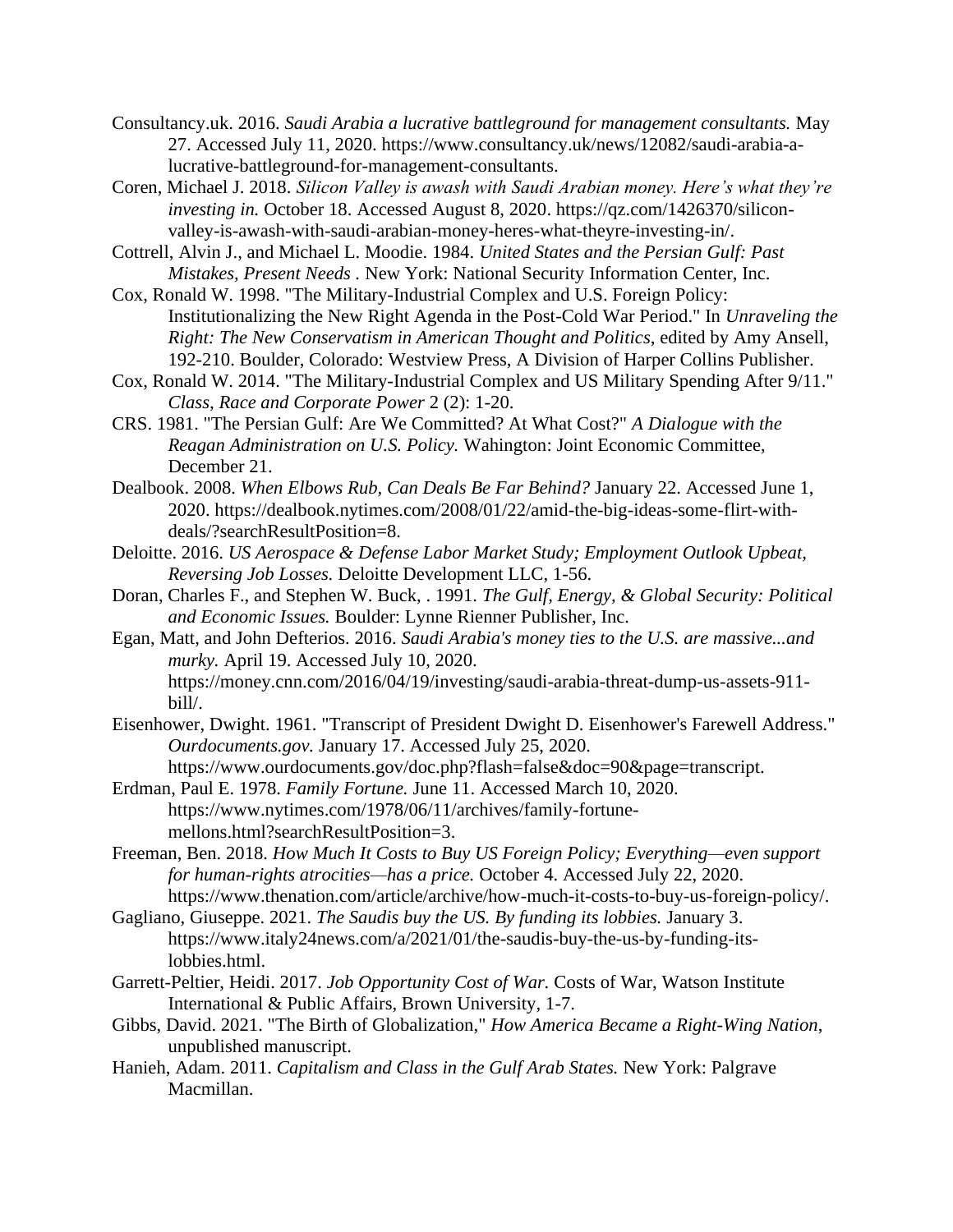- Harris, Jerry. 2013. "Desert dreams in the Gulf: transnational crossroads for the global elite." *Race & Class* (Sage Journals) 54 (4): 86-99.
- Harris, Jerry. 2009. "Statist Globalization in China, Russia and the Gulf States." *Science & Society* (Guilford Press) 73 (1): 6-33.
- Haynes, Peter. 2009. "Al-Qaeda, Oil Dependence, and US Foreign Policy." In *Energy Security and Global Politics; The Militarization of Resource Management*, 62-74. New York: Routledge.
- Heatherly, Charles L. 1981. *Mandate for Leadership: Policy Management in a Conservative Administration.* Washington, D.C.: Heritage Foundation.
- Henderson, Simon. 2001. *The Gulf Cooperation Council Defense Pact: An Exercise in Ambiguity.* January 16. https://www.washingtoninstitute.org/policy-analysis/gulfcooperation-council-defense-pact-exercise-ambiguity.
- Hennigan, W.J. 2018. *What Makes the U.S.-Saudi Relationship So Special? Weapons, Oil and 'An Army of Lobbyists'.* October 18. Accessed July 15, 2020. https://time.com/5428669/saudi-arabia-military-relationship/.
- Horowitz, Julia, and Matt Egan. 2018. *For America's biggest banks, Saudi crisis strains a lucrative relationship.* October 16. Accessed June 11, 2020.
- Hossein-Zadeh, Ismael. 2006. *The Political Economy of U.S. Militarism.* New York: Palgrave Macmillan.
- IMF, Staff of International Monetary Fund. 2018. *Trade and Foreign Investment—Keys to Diversification and Growth in the GCC.* Gulf Cooperation Council , International Monetary Fund.
- Ivanova, Irina. 2018. *Saudi Arabia is America's No. 1 weapons customer.* October 12. Accessed June 20, 2020. https://www.cbsnews.com/news/saudi-arabia-is-the-top-buyer-of-u-sweapons/.
- Johnson, Keith, and Robbie Gramar. 2020. *How the Bottom Fell Out of the U.S.-Saudi Alliance.* April 23. Accessed June 15, 2020. (https://foreignpolicy.com/2020/04/23/saudi-arabiatrump-congress-breaking-point-relationship-oil-geopolitics/).
- Jones, Rory, and Summer Said. 2020. *Saudi sovereign wealth fund buys stakes in facebook, boeing, cisco systems; the fund also bought financial stocks, including citigroup and bank of america.* May 16. Accessed August 8, 2020. http://ezproxy.fiu.edu/login?url=https://search-proquestcom.ezproxy.fiu.edu/docview/2403300137?accountid=10901.
- Kellner, Tomas. 2017. *Saudi Arabia And GE Partner On \$15 Billion In New Projects.* May 21. Accessed August 10, 2020. https://www.ge.com/news/reports/saudi-arabia-ge-partner-15 billion-new-projects.
- Kemp, John. 2016. *How Saudi Arabia successfully defended its U.S. oil market share.* January 29. Accessed August 8, 2020. https://www.reuters.com/article/us-usa-refining-kempidUSKCN0V7231.
- Klare, Michael. 2009. "Petroleum Anxiety and the Militarization of Energy Security." In *Energy Security and Global Politics; The Militarization of Resource Management*, edited by Daniel Moran and James A. Russell, 39-61. Ney York: Routledge.
- Krauss, Clifford. 2013. *Texas Refinery Is Saudi Foothold in U.S. Market.* April 4. Accessed July 25, 2020. https://www.nytimes.com/2013/04/05/business/texas-refinery-is-saudifoothold-in-us-market.html.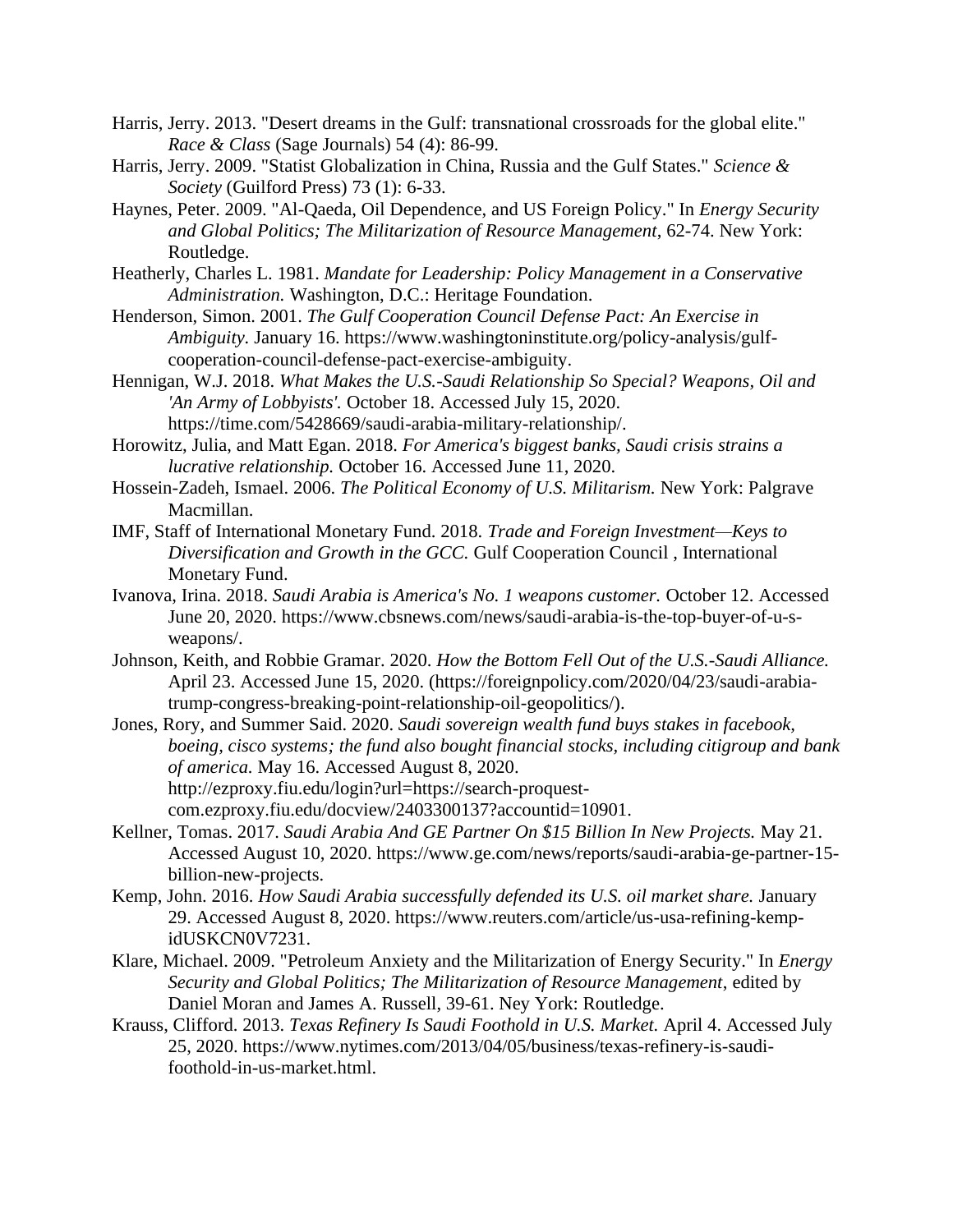- Layne, Rachel. 2018. *Corporate America's deep ties to Saudi Arabia.* October 19. Accessed June 15, 2020. https://www.cbsnews.com/news/corporate-americas-deep-ties-to-saudi-arabia/.
- Lueck, Thomas. 1980. "Bechtel and Its Link to Reagan; Reclusive Owner Issues Note on Ethics Long Struggle for Privacy Bechtel Wary of Link to Reagan Building an Arab City." *The New York Times*, December 5.
- Manjoo, Farhad. 2017. *Saudi Money Fuels the Tech Industry. It's Time to Ask Why.* November 6. Accessed July 12, 2020. https://www.nytimes.com/2017/11/06/technology/unsavorysources-money-fueling-tech.html.
- Mirtaheri, Seyed Ahmad. 2016. "Transnational Capitalism and the Middle East: Understanding the Transnational Elites of the Gulf Cooperation Council." *TRANSNATIONAL CAPITALISM AND THE MIDDLE EAST: UNDERSTANDING THE TRANSNATIONAL ELITES OF THE GULF COOPER.* Miami: Florida International University.
- Mohamed, Theron. 2020. *Saudi Arabia Plowed Billions into US Stocks Including Boeing, Disney, and Facebook Last Quarter.* May 18. Accessed August 8, 2020. https://markets.businessinsider.com/news/stocks/saudi-arabia-pif-invested-billionsboeing-disney-facebook-stocks-2020-5-1029210234#.
- Nasrawi, Abbas, and Nasser Aruri. 1991. "From We Pay, You Fight to You Pay, We Fight." In *Mobilizing Democracy: Changing the U.S. Role in the Middle East*, edited by Greg Bates. Monroe: Common Courage Press.
- NCUSAR. 1994. *U.S.-GCC Corporate Cooperation Committee – Building Bridges: Business to Business and People to People.* January 15. Accessed January 7, 2021. https://ncusar.org/pubs/1994/01/us-gcc-ccc/.
- Peschek, Joseph G. 1987. *Policy-Planning Organizations: Elite Agendas and America's Rightward Turn.* Philadelphia: Temple University Press.
- Phillips, James. July 20, 1987. *High Stakes for the U.S. in the Persian Gulf.* Middle East, Washington: The Heritage Foundation, 1-11.
- Rahim, Saad. 2009. "Regional Issues and Strategic Responses; The Gulf States." In *Energy Security and Global Politics; The Militarization of Resource Management*, edited by Daniel Moran and James A. Russell, 95-111. New York: Routledge.
- Raytheon, Company. 2011. *Raytheon Receives \$1.7 Billion to Upgrade Patriot for Saudi Arabia.* June 21. Accessed July 20, 2020. http://www.defense-aerospace.com/articlesview/release/3/126619/raytheon-wins-%241.7bn-to-upgrade-saudi-patriots.html.
- Rosenberg, Matthew, Nicholas Confessore, and Carole Cadwalladr. 2018. *How Trump Consultants Exploited the Facebook Data of Millions.* March 17. Accessed August 2, 2020. https://www.nytimes.com/2018/03/17/us/politics/cambridge-analytica-trumpcampaign.html.
- S.R. 1980. "Bechtel Shultz's Employer." *The New York Times*, October 5.
- Sanders, Jerry W. 1983. *Empire at Bay: Containment Strategies and U. S. Politics at the Crossroads.* New York: World Policy Institute.
- 1989. *Saudi-Texaco Joint Venture.* The New York Times. January 3. Accessed August 7, 2020. https://www.nytimes.com/1989/01/03/business/saudi-texaco-joint-venture.html.
- Seligman, Daniel. 1988. "Discriminate Deterrence." U.S. Military Strategy.
- Shammas, Pierre. 2000. *Saudi Arabia: Petroleum Industry Review.* Nicosia: Arab Press Services (APS) Group.